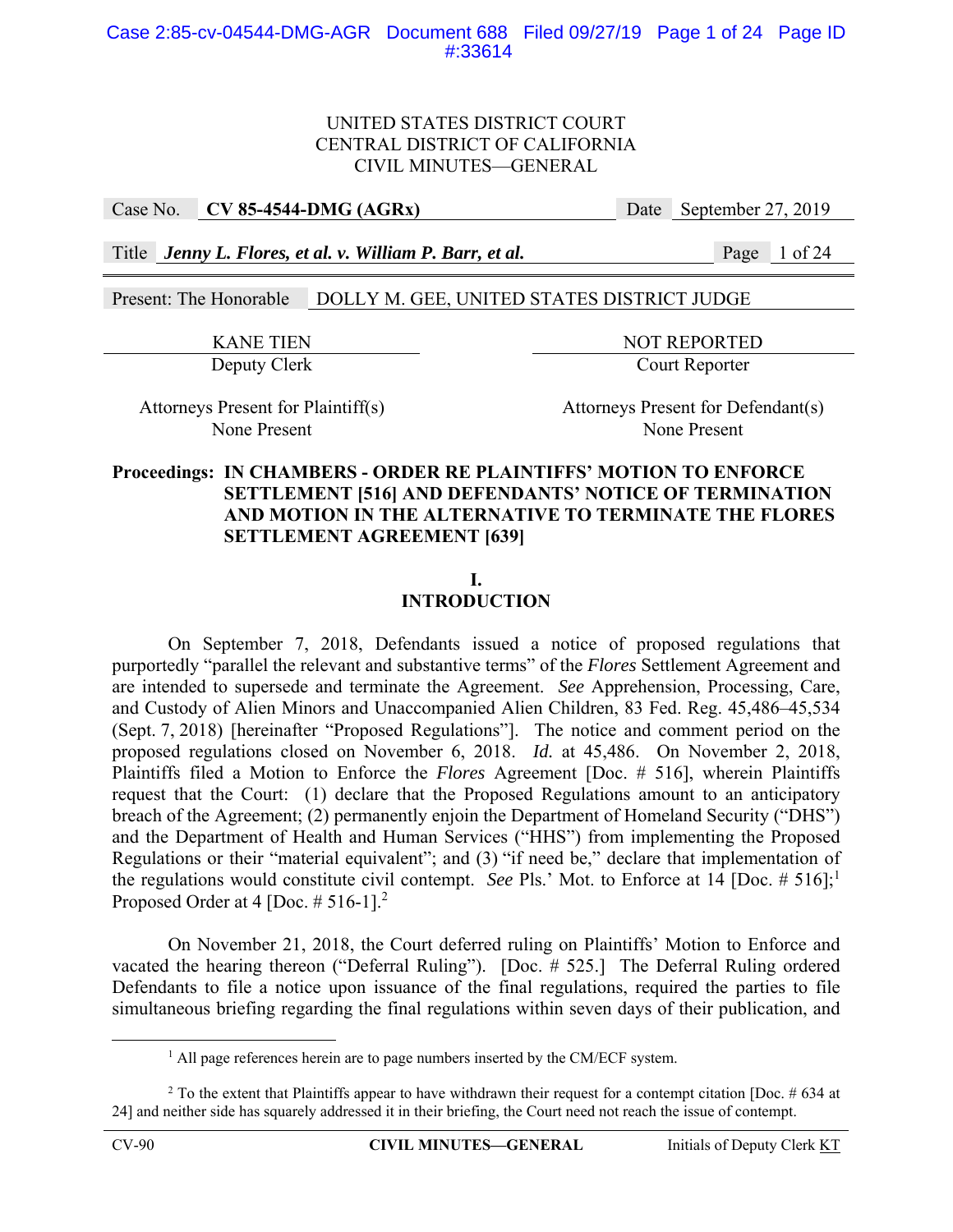#### Case 2:85-cv-04544-DMG-AGR Document 688 Filed 09/27/19 Page 2 of 24 Page ID #:33615

#### UNITED STATES DISTRICT COURT CENTRAL DISTRICT OF CALIFORNIA CIVIL MINUTES—GENERAL

| Case No. $\vert$ CV 85-4544-DMG (AGRx)                   | Date September 27, 2019 |
|----------------------------------------------------------|-------------------------|
|                                                          |                         |
| Title Jenny L. Flores, et al. v. William P. Barr, et al. | Page 2 of 24            |

provided that the matter would thereafter be taken under submission unless the Court rescheduled a hearing on the Motion. *See id.* at 2.

On August 21, 2019, Defendants filed a Notice of Publication of Regulations. [Doc. # 627.] On August 23, 2019, Defendants formally published the final regulations in the Federal Register. *See* Apprehension, Processing, Care, and Custody of Alien Minors and Unaccompanied Alien Children, 84 Fed. Reg. 44,392–44,535 (Aug. 23, 2019) [hereinafter "New Regulations"].<sup>3</sup> Thereafter, on August 30, 2019, Defendants filed a Notice of Termination and Motion in the Alternative to Terminate the *Flores* Settlement Agreement ("Motion to Terminate"), and Plaintiffs filed a supplemental brief addressing their Motion to Enforce. [Doc.  $\#$  639, 634.]<sup>4</sup> Both motions are now fully briefed. [Doc.  $\#$  668, 682.] The Court held a hearing on both motions on September 27, 2019.

Plaintiffs' Motion to Enforce presents two separate but related issues: (1) whether the New Regulations effectively terminate the *Flores* Agreement, and (2) if not, to what extent the Court should enjoin Defendants from implementing the New Regulations. Defendants' Motion to Terminate asserts that publication of the New Regulations terminates the Agreement or, in the alternative, presents grounds for termination.

 $\frac{1}{3}$ <sup>3</sup> The New Regulations are scheduled to become effective on October 22, 2019. *See* 84 Fed. Reg. at 44,392.

<sup>&</sup>lt;sup>4</sup> On November 13, 2018, the City of Chicago, the City of Los Angeles, City of New York, the City & County of San Francisco, Los Angeles County, Santa Clara County, and the Cities of Austin, Boston, Cambridge, Columbus, Houston, New Haven, Oakland, Philadelphia, Providence, San Jose, Seattle, and Somerville filed a brief as *amici curiae* in support of Plaintiff's Motion to Enforce. [Doc. # 522.]

In addition, the following entities filed briefs as *amici curiae* in support of Plaintiffs' Motion to Enforce, following the publication of the New Regulations: American Academy of Child and Adolescent Psychiatry; American Academy of Pediatrics; American Academy of Pediatrics, California; American Federation of Teachers; American Medical Association; American Professional Society on the Abuse of Children; American Psychiatric Association; American Psychoanalytic Association; Amnesty International, USA; California American Professional Society on the Abuse of Children; Capital Area Immigrants' Rights Coalition; Center for Children & Youth Justice; Center for Law and Social Policy; Center for the Study of Social Policy; Center on Children and Families; Children's Advocacy Institute; Children's Defense Fund; Children's Law Center, Inc.; Children's Rights; First Focus on Children; First Star, Inc.; Florence Immigrant and Refugee Rights Project; Human Rights Watch; Immigrant Children Advocates Relief Efforts Coalition; Juvenile Law Center; Kids in Need of Defense; Lutheran Immigration and Refugee Service; National Association for Counsel for Children; National Association of Social Workers; National Education Association; National Immigrant Justice Center; Northwest Immigrant Rights Project; Save the Children Action Network, Inc.; Save the Children Federation, Inc.; Texas Pediatric Society; United States Fund for UNICEF; Women's Refugee Commission; Young Center for Immigrant Children's Rights; ZERO TO THREE. [Doc. ## 655, 659, 662, 665.]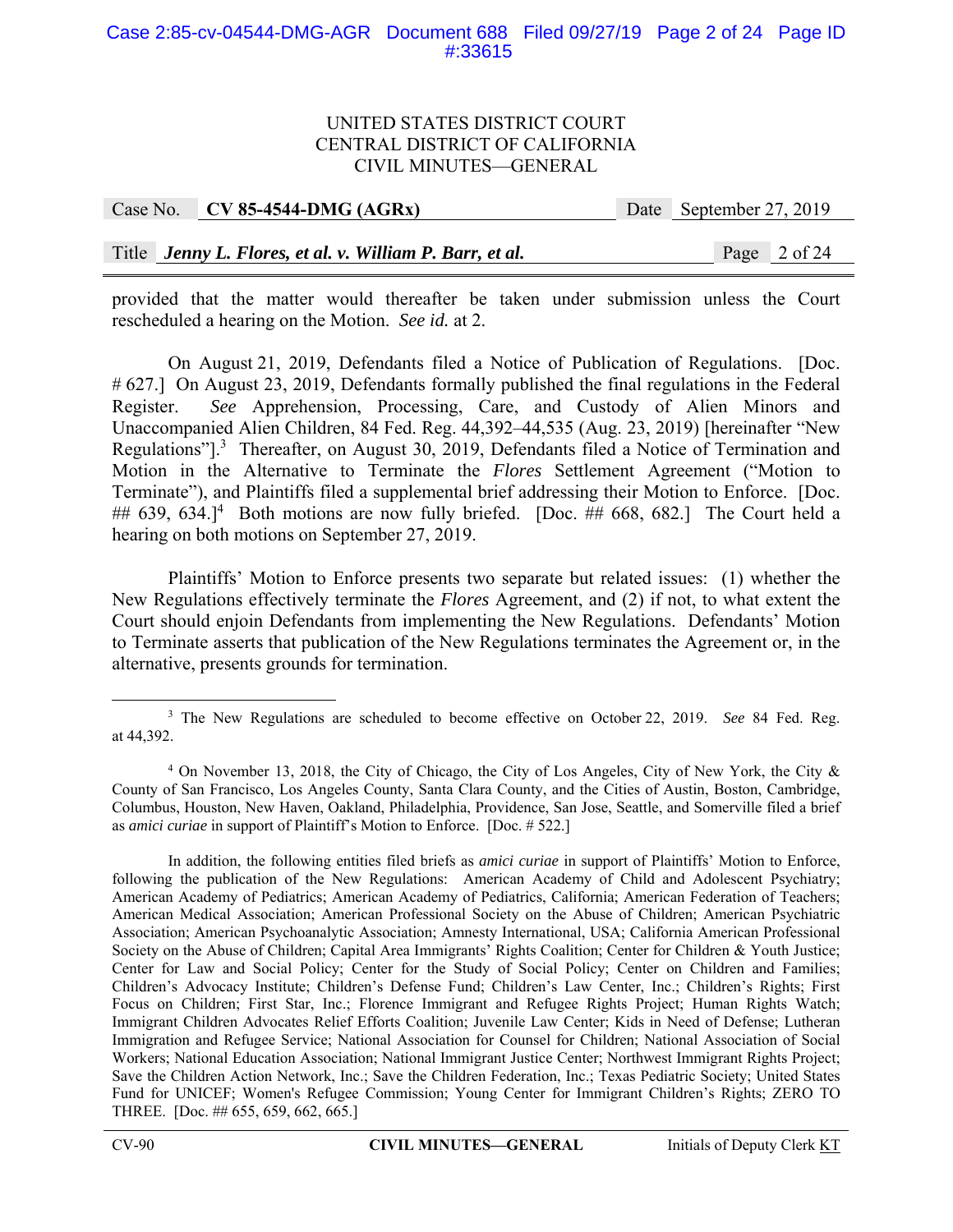#### Case 2:85-cv-04544-DMG-AGR Document 688 Filed 09/27/19 Page 3 of 24 Page ID #:33616

#### UNITED STATES DISTRICT COURT CENTRAL DISTRICT OF CALIFORNIA CIVIL MINUTES—GENERAL

|  | Case No. $CV 85-4544-DMG (AGRx)$                         | Date September 27, 2019 |  |
|--|----------------------------------------------------------|-------------------------|--|
|  |                                                          |                         |  |
|  | Title Jenny L. Flores, et al. v. William P. Barr, et al. | Page 3 of 24            |  |

Having duly considered the parties' written submissions, oral argument, as well as the *amici* briefs, the Court concludes that the New Regulations do not have the effect of terminating the *Flores* Agreement, Defendants have not met their burden to demonstrate an alternative reason to terminate the Agreement, and Defendants must be enjoined from implementing the New Regulations. Accordingly, Plaintiffs' Motion to Enforce is **GRANTED** insofar as it seeks such relief, and Defendants' Motion to Terminate is **DENIED.** 

#### **II. BACKGROUND**

On January 28, 1997, this Court approved the *Flores* Agreement. *See Flores v. Sessions*, 862 F.3d 863, 866 (9th Cir. 2017). Paragraph 9 of the *Flores* Agreement provides in pertinent part that, "[w]ithin 120 days of the final district court approval of this Agreement, the INS shall initiate action to publish the relevant and substantive terms of this Agreement as a Service regulation. The final regulations *shall not be inconsistent with the terms of this Agreement*."5 *See Flores* Agreement at ¶ 9 (emphasis added) [Doc. # 101].

Paragraph 40 of the Agreement initially provided: "All terms of this Agreement shall terminate the earlier of five years after the date of final court approval of this Agreement or three years after the court determines that the INS is in substantial compliance with this Agreement, except that the INS shall continue to house the general population of minors in INS custody in facilities that are licensed for the care of dependent minors." *Id.* at ¶ 40. On December 7, 2001, the parties stipulated to modify Paragraph 40 such that it now reads: "All terms of this Agreement shall terminate 45 days following defendants' publication of final regulations implementing this Agreement[.] Notwithstanding the foregoing, the INS shall continue to house the general population of minors in INS custody in facilities that are state-licensed for the care of dependent minors."<sup>6</sup> *See* Pl.'s Ex. 2 at 70–73 (Dec. 7, 2001 Stipulation) (alterations omitted) [Doc. # 101].

 $rac{1}{5}$ <sup>5</sup> The *Flores* Agreement binds the named Defendants and their "agents, employees, contractors and/or successors in office." *See Flores* Agreement at ¶ 1 [Doc. # 101].

<sup>&</sup>lt;sup>6</sup> Defendants concede that the December 7, 2001 Stipulation had the effect of properly amending Paragraph 40 of the *Flores* Agreement. *See* 84 Fed. Reg. at 44,392 ("The [*Flores* Agreement], as modified in 2001, provides that it will terminate forty-five days after publication of final regulations implementing the agreement."); *see also Flores v. Sessions*, 862 F.3d at 869 ("[P]ursuant to the 2001 agreement, the Settlement continues to govern those agencies that now carry out the functions of the former INS.").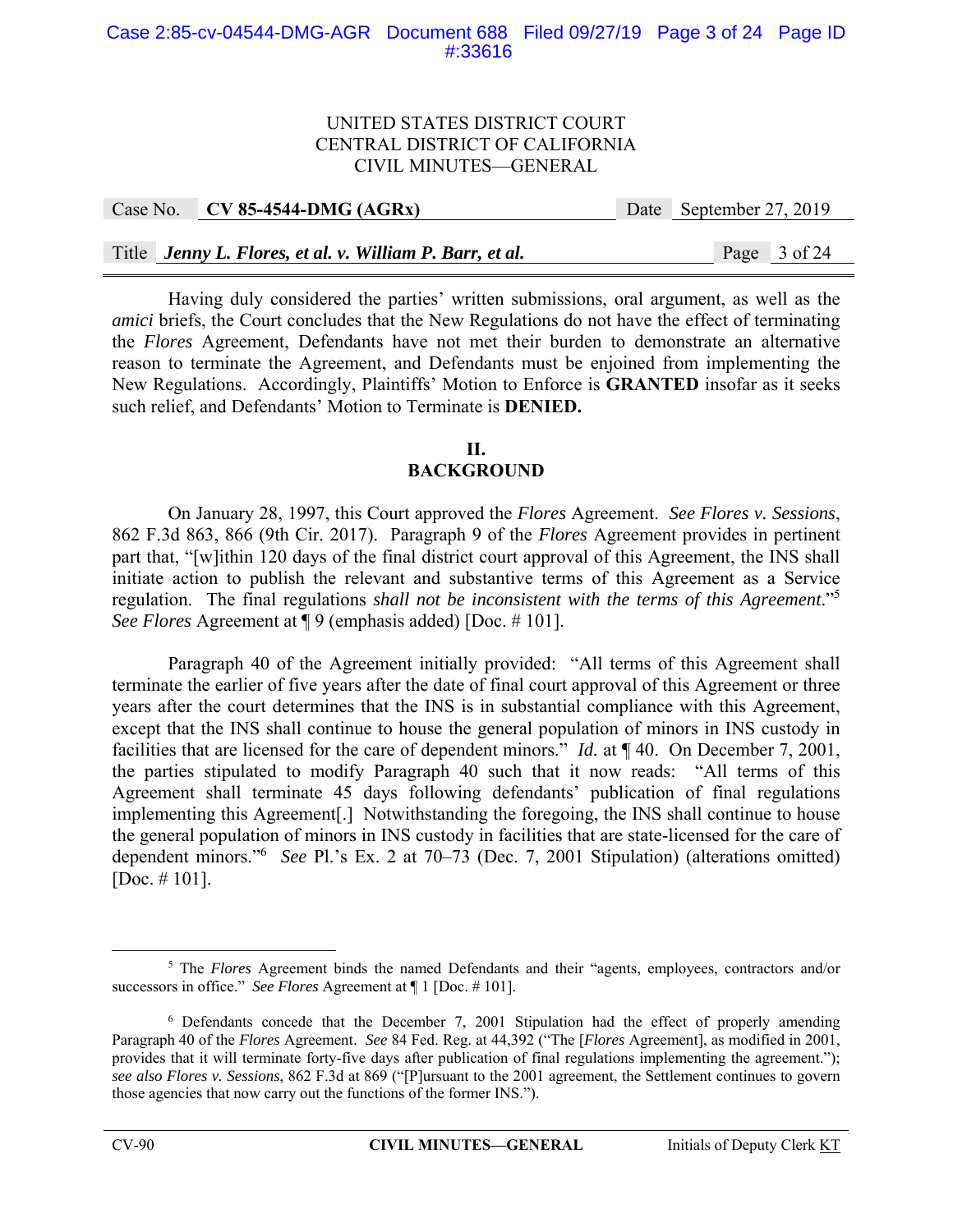| Case No. CV 85-4544-DMG (AGRx)                           | Date September 27, 2019 |
|----------------------------------------------------------|-------------------------|
|                                                          |                         |
| Title Jenny L. Flores, et al. v. William P. Barr, et al. | Page 4 of 24            |

# **III.**

# **DISCUSSION**

 The Court considers first Plaintiffs' Motion to Enforce and Defendants' response that the New Regulations terminate the *Flores* Agreement by its own terms, then turns to Defendants' alternative Motion to Terminate.

# **A. Plaintiffs' Motion to Enforce**

In the preamble to the New Regulations, DHS and HHS identify what they consider to be the "key" elements of the new regulatory scheme: (1) the elimination of the *Flores* Agreement's requirement that a class member (even one in removal proceedings) be released if a custodian is available and detention is not required to secure timely appearance or to ensure any person's safety; (2) the adoption of a new definition of "licensed facility" that allows U.S. Immigration and Customs Enforcement ("ICE") to detain families in facilities not licensed by a state; and (3) ensuring that "[m]inors who are in expedited removal proceedings are not entitled to bond hearings." *See* 84 Fed. Reg. at 44,393–95.

Plaintiffs assert that each of these three "key" regulatory changes, in addition to changes to the definition of a "secure facility" and the omission of mandatory language binding Defendants' actions, is invalid as inconsistent with the *Flores* Agreement.

"[A] motion to enforce [a] settlement agreement essentially is an action to specifically enforce a contract." *Adams v. Johns-Manville Corp.*, 876 F.2d 702, 709 (9th Cir. 1989). As described numerous times in this litigation, the *Flores* Settlement is a consent decree. *See, e.g.*, *Flores v. Sessions*, 862 F.3d 863, 874 (9th Cir. 2017); Order re Pls.' Mot. to Enforce at 3 [Doc. # 177]; Order re Pls.' Mot. to Enforce & Appoint a Special Monitor at 2–4 [Doc. # 363]. Because consent decrees have 'many of the attributes of ordinary contracts [and] . . . should be construed basically as contracts,' the doctrine of substantial compliance, or substantial performance, may be employed." *Jeff D. v. Otter*, 643 F.3d 278, 283–84 (9th Cir. 2011) (internal citation omitted). Substantial compliance "does imply something less than a strict and literal compliance with the contract provisions but fundamentally it means that the deviation is unintentional and so minor or trivial as not 'substantially to defeat the object which the parties intend to accomplish.'" *Wells Benz, Inc. v. United States*, 333 F.2d 89, 92 (9th Cir. 1964) (citation omitted). The Court will therefore apply the preponderance of the evidence standard to the issue of whether Plaintiffs have demonstrated that Defendants have failed to substantially comply with certain provisions of the Agreement. *See* Order re Pls.' Mot. to Enforce & Appoint a Special Monitor at 4.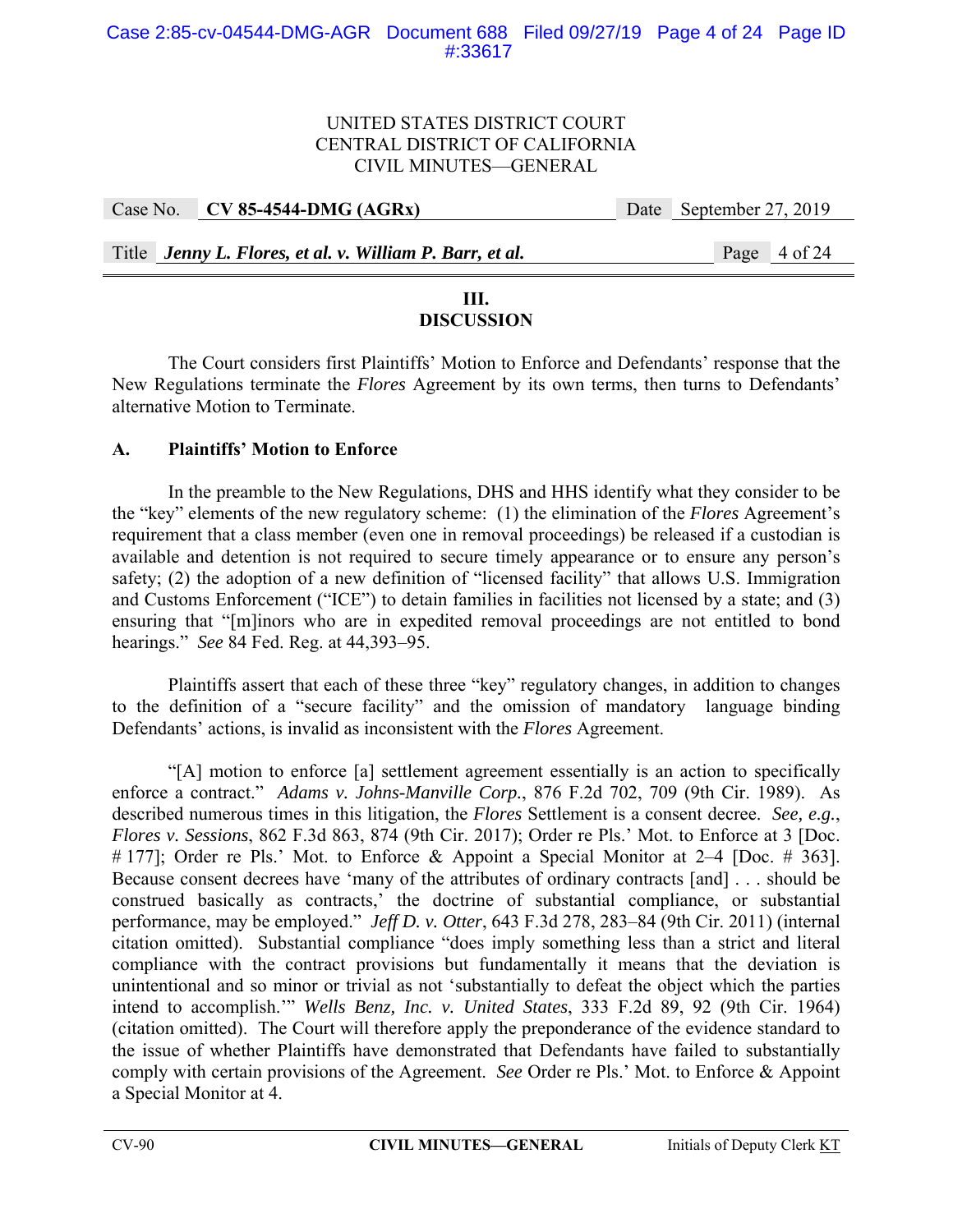#### Case 2:85-cv-04544-DMG-AGR Document 688 Filed 09/27/19 Page 5 of 24 Page ID #:33618

#### UNITED STATES DISTRICT COURT CENTRAL DISTRICT OF CALIFORNIA CIVIL MINUTES—GENERAL

|  | Case No. $\vert$ CV 85-4544-DMG (AGRx)                   | Date September 27, 2019 |  |
|--|----------------------------------------------------------|-------------------------|--|
|  |                                                          |                         |  |
|  | Title Jenny L. Flores, et al. v. William P. Barr, et al. | Page 5 of 24            |  |

Plaintiffs contend that the New Regulations violate Paragraphs 9 and 40 (as modified by the parties' stipulation) and are inconsistent with the *Flores* Agreement because: (1) the DHS's New Regulations abrogate minors' protections against unnecessary prolonged detention and substandard placement, (2) the HHS's New Regulations expand the grounds for unlicensed placement and eliminate neutral and detached review of grounds to detain children on account of dangerousness and flight risk, and (3) the New Regulations replace the *Flores* Agreement's mandatory protections with aspirational statements of "dubious" enforceability. *See* Pls.' Mot. to Enforce at 14 [Doc.  $\# 516$ ]; Pls.' Supplemental Mem. at 8–10 [Doc.  $\# 634$ ].<sup>7</sup> Defendants argue that the New Regulations were promulgated according to the Administrative Procedure Act ("APA") and implement the "basic purpose" of the Agreement. Defs.' Mot. to Terminate at 13– 14 [Doc. # 639]. According to Defendants, the New Regulations therefore terminate the Agreement, and their validity must be assessed under APA standards. *Id.*

For the reasons discussed below, Plaintiffs are correct as a matter of law.

# **1. DHS's New Regulations Regarding Length of Detention and Placement**

 Paragraphs 14 and 18 of the *Flores* Agreement mandate the expeditious release of class members from Defendants' custody. Paragraph 14 provides:

Where the INS determines that the detention of the minor is not required either to secure his or her timely appearance before the INS or the immigration court, or to ensure the minor's safety or that of others, *the INS shall release a minor from its custody without unnecessary delay in the following order of preference*, to:

- A. a parent;
- B. a legal guardian;
- C. an adult relative (brother, sister, aunt, uncle, or grandparent);
- D. an adult individual or entity designated by the parent or legal guardian as capable and willing to care for the minor's well-being in (i) a declaration signed under penalty of perjury before an immigration or consular officer or (ii) such other document(s) that establish(es) to the satisfaction of the INS, in its discretion, the affiant's paternity or guardianship;

 $\frac{1}{7}$  Additionally, although Plaintiffs argue that "all monitoring and transparency authorized by the [Agreement] would terminate" once the regulations go into effect, neither their Motion to Enforce nor Supplemental Memorandum further expounds on that point. Pls.' Mot. to Enforce at 14.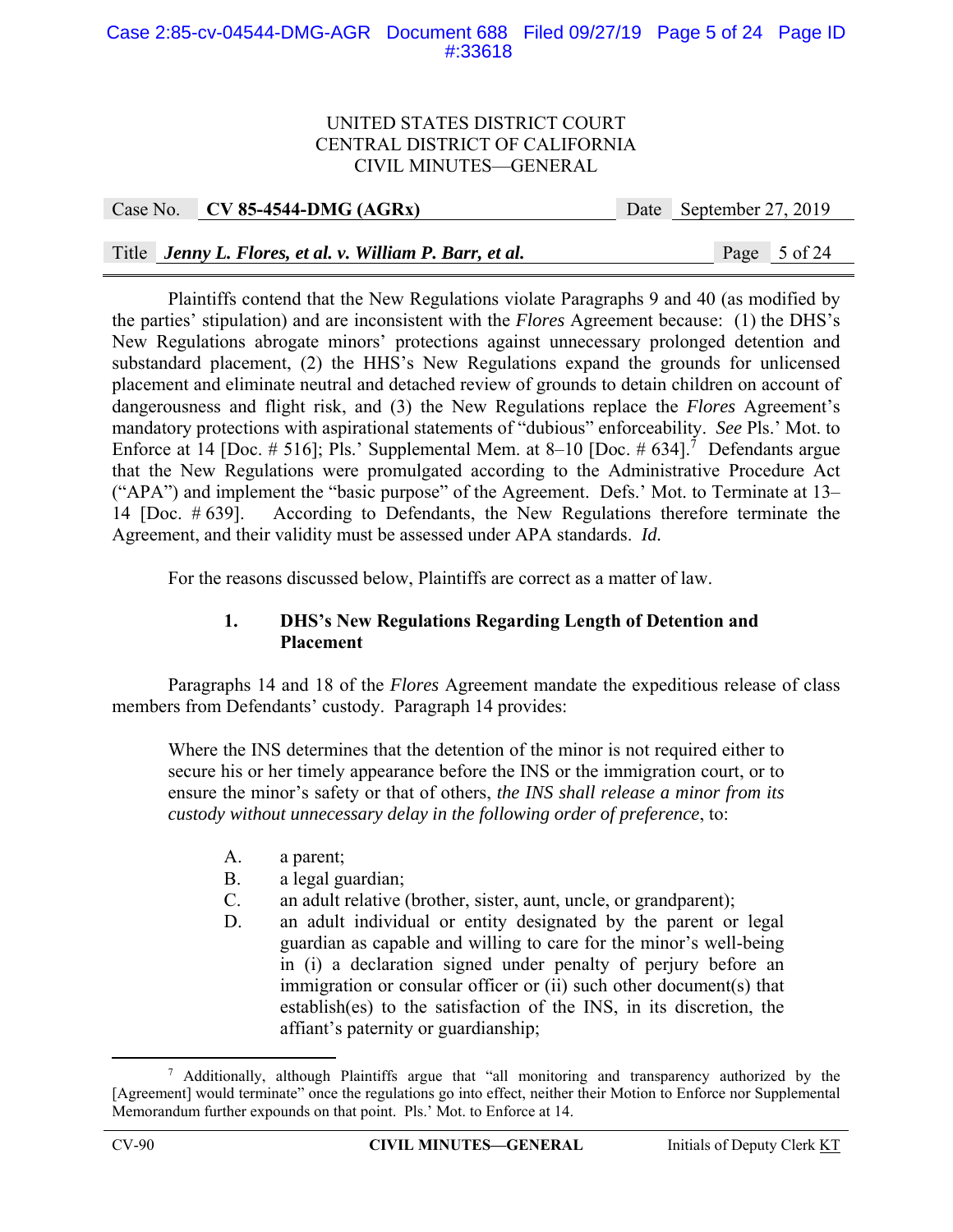| Title Jenny L. Flores, et al. v. William P. Barr, et al. |  | Page 6 of 24 |
|----------------------------------------------------------|--|--------------|

Case No. **CV 85-4544-DMG (AGRx)** Date September 27, 2019

- E. a licensed program willing to accept legal custody; or
- F. an adult individual or entity seeking custody, in the discretion of the INS, when it appears that there is no other likely alternative to long term detention and family reunification does not appear to be a reasonable possibility.

*Flores* Agreement at  $\P$  14 (emphasis added) [Doc. # 101].

Likewise, Paragraph 18 provides:

Upon taking a minor into custody, the INS, or the licensed program in which the minor is placed, *shall make and record the prompt and continuous efforts on its part toward family reunification and the release of the minor* pursuant to Paragraph 14 above. *Such efforts at family reunification shall continue so long as the minor is in INS custody.*

*Id.* at  $\P$  18 (emphasis added).

Yet, DHS's New Regulations would allow the agency to detain class members indefinitely,<sup>8</sup> regardless of whether such detention is necessary to secure their timely appearance before the agency or the immigration court, or to ensure the minors' safety. Revised 8 C.F.R. section  $212.5(b)(3)(i) - (ii)^9$  would permit DHS officials to release class members who "present

 $\begin{array}{c|c}\n\hline\n\end{array}$  Defendants argue that class members will be detained only until their immigration processing has terminated, not "indefinitely." Defs.' Mot. to Terminate at 42. Though the class members may not be detained *permanently*, class members in DHS custody who do not satisfy the narrow release provision in revised 8 C.F.R. section 212.5(b)(3)(i)–(ii) will be held without a scheduled or otherwise guaranteed release date. *See* Indefinitely, Black's Law Dictionary (11th ed. 2019) ("[Defined as:] For a length of time with no definite end . . . . Without giving clear or exact details"). Perforce, class members would be subject to indefinite detention under the New Regulations. While reasonable minds may differ as to whether a constitutional violation occurs when minors are subject to indefinite detention (*see Reno v. Flores*, 507 U.S. 292, 315 (1993)), that is not the issue here. Any debate as to whether indefinite detention of minors is a wise or permissible policy has been foreclosed in this case because the clear and unambiguous terms of the *Flores* Agreement eschew indefinite detention except in limited circumstances.

<sup>&</sup>lt;sup>9</sup> References to the "revised" C.F.R.s are to the New Regulations that displace preexisting regulations codified in the Code of Federal Regulations (C.F.R.). References to "newly published" C.F.R.s are to New Regulations that do not displace any specific preexisting regulations. Because the New Regulations are not scheduled to become effective until October 22, 2019, the Court also cites to the Federal Register for its discussion of the New Regulations. Citations to the C.F.R. without a qualifier are to the regulations in place before the publication of the Final Regulations on August 23, 2019.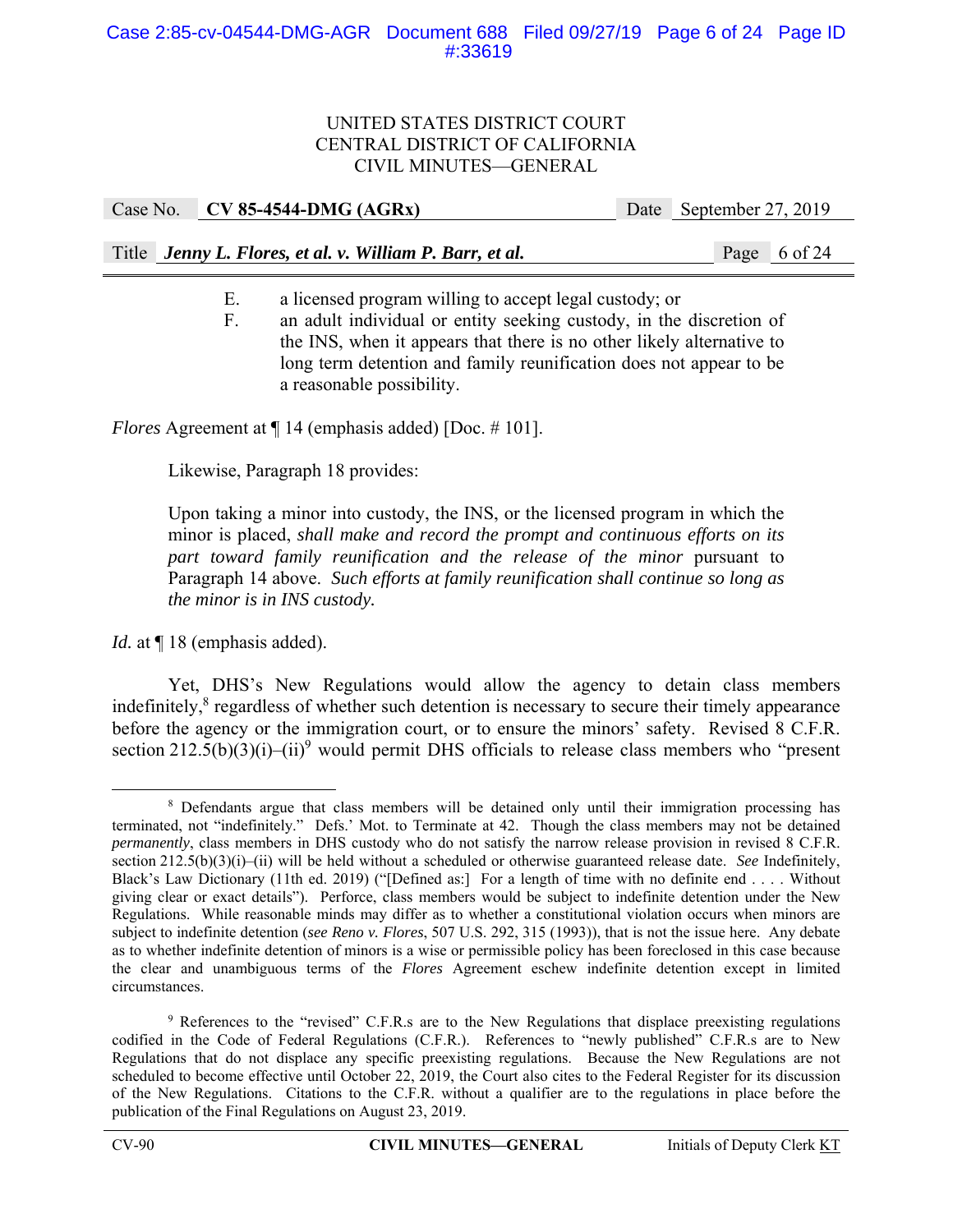#### Case 2:85-cv-04544-DMG-AGR Document 688 Filed 09/27/19 Page 7 of 24 Page ID #:33620

#### UNITED STATES DISTRICT COURT CENTRAL DISTRICT OF CALIFORNIA CIVIL MINUTES—GENERAL

Case No. **CV 85-4544-DMG (AGRx)** Date September 27, 2019

## Title *Jenny L. Flores, et al. v. William P. Barr, et al.* Page 7 of 24

neither a security risk nor a risk of absconding" only to "a parent, legal guardian, or adult relative (brother, sister, aunt, uncle, or grandparent) not in detention" or "with an accompanying parent or legal guardian who is in detention." *See* 84 Fed. Reg. at 44,525. Under this regulation, DHS disregards several categories of potential custodians as it need not consider releasing class members to a non-relative designee of the class member's parent or legal guardian, a licensed program willing to accept legal custody, or "an individual or entity seeking custody, in the discretion of [Defendants], when it appears that there is no other likely alternative to longer term detention and family reunification does not appear to be a reasonable possibility." *Flores* Agreement at ¶¶ 14.D–F. These omissions from the regulation are unsurprising, as DHS candidly admits that its New Regulations are intended to allow the agency to "detain the family unit together as a family by placing them at an appropriate [Family Residential Center ('FRC')] during their immigration proceedings." 84 Fed. Reg. at 44,403; *see also id.* ("It is important that family detention be a viable option . . . due to the significant and ongoing surge of adults who have made the choice to enter the United States illegally with juveniles or make the dangerous overland journey to the border with juveniles . . . ."). DHS achieves that objective so long as it ensures that none of the potential custodians under section 212.5(b)(3)(i)–(ii) are released.

In addition, revised 8 C.F.R. section  $236.3(j)(2)$  applies the same stringent standard for parole for immigrants in expedited removal proceedings both to adults and to class members. *See* 84 Fed. Reg. at 44,393. The revised section 236.(j)(2) provides that "if a minor who is not a[n unaccompanied minor ('UAC')] is in expedited removal proceedings  $\dots$ , custody is governed by § 235.3(b)(2)(iii) or (b)(4)(ii) of this chapter, as applicable." *Id.* at 44,529. Under the current sections  $235.3(b)(2)(iii)$  and  $(b)(4)(ii)$ , which remain unaltered under the Final Regulations, parole for those in expedited removal proceedings or pending a credible fear determination is solely at the discretion of the Attorney General when "required to meet a medical emergency or . . . necessary for a legitimate law enforcement objective." 8 C.F.R. §§ 235.3(b)(2)(ii), (b)(4)(ii). Defendants, however, admit that Paragraph 14 of the Agreement "has been interpreted to require application of the juvenile parole regulation to release during expedited removal proceedings." 84 Fed. Reg. 44,405 n.13 (citing Order re Pls.' Mot. to Enforce and Appoint a Special Monitor at 23–27 [Doc. # 363]). Yet, the New Regulations—contrary to the *Flores* Agreement—double down on their intention "*to permit detention in FRCs in lieu of release* (except where parole is appropriate under 8 CFR [§§] 235.3(b)(2)(iii) or (b)(4)(ii)) in order to avoid the need to separate or release families in these circumstances." In other words, under the New Regulations, Defendants can detain minors indefinitely in FRCs unless there is a medical emergency or law enforcement necessity. *Id.* (emphasis added). DHS "agrees that this rule may result in longer detention of some minors," *id.* at 44,499, and cannot even "reliably predict the increased average length of stay for affected minors," *id.* at 44,517. Thus, this regulation is inconsistent with one of the primary goals of the *Flores* Agreement, which is to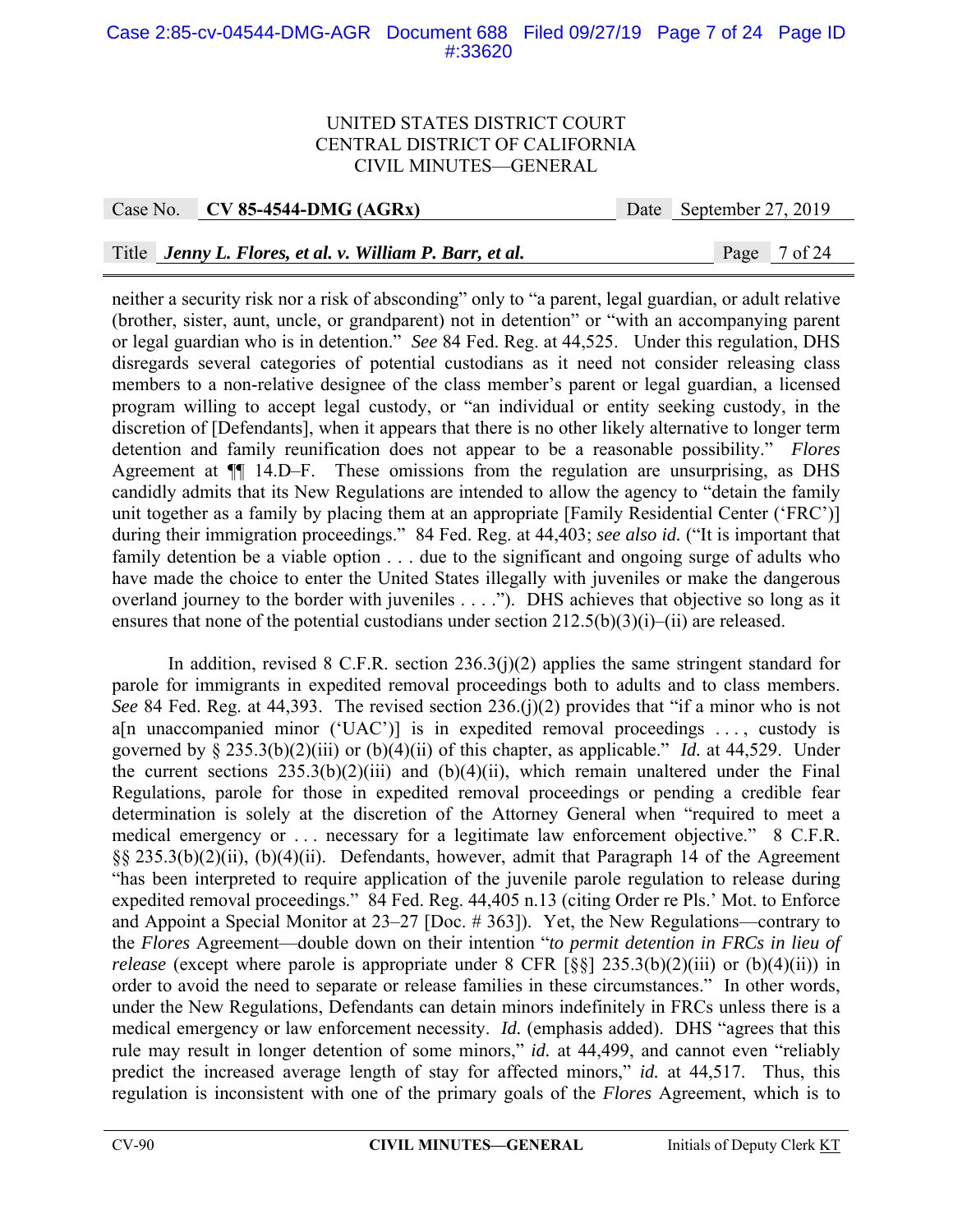#### Case 2:85-cv-04544-DMG-AGR Document 688 Filed 09/27/19 Page 8 of 24 Page ID #:33621

#### UNITED STATES DISTRICT COURT CENTRAL DISTRICT OF CALIFORNIA CIVIL MINUTES—GENERAL

| Case No. CV 85-4544-DMG (AGRx)                           | Date September 27, 2019 |
|----------------------------------------------------------|-------------------------|
|                                                          |                         |
| Title Jenny L. Flores, et al. v. William P. Barr, et al. | Page 8 of 24            |

instate a general policy favoring release and expeditiously place minors "in the least restrictive setting appropriate to the minor's age and special needs." *Flores* Agreement at ¶¶ 11, 12, 14.

 Furthermore, as a general rule, Paragraph 19 of the *Flores* Agreement provides that when Defendants retain custody of a class member, "such minor shall be placed temporarily in a licensed program until such time as release can be effected in accordance with Paragraph 14 above or until the minor's immigration proceedings are concluded, whichever occurs earlier." *Flores* Agreement at  $\P$  19. Paragraph 6 in turn provides a definition for "licensed program":

The term "licensed program" shall refer to any program, agency or organization that is licensed by an appropriate State agency to provide residential, group, or foster care services for dependent children, including a program operating group homes, foster homes, or facilities for special needs minors. A licensed program must also meet those standards for licensed programs set forth in Exhibit 1 [to the Agreement]. All homes and facilities operated by licensed programs, including facilities for special needs minors, shall be non-secure as required under state law; provided, however, that a facility for special needs minors may maintain that level of security permitted under state law which is necessary for the protection of a minor or others in appropriate circumstances, *e.g.*, in cases in which a minor has drug or alcohol problems or is mentally ill. The INS shall make reasonable efforts to provide licensed placements in those geographical areas where the majority of minors are apprehended, such as southern California, southeast Texas, southern Florida and the northeast corridor.

*Id.* at  $\P$  6.

Conversely, revised 8 C.F.R. section 236.3(b)(9) provides:

Licensed facility means an [Immigration and Customs Enforcement ("ICE")] detention facility licensed by the state, county, or municipality in which it is located, if such a licensing process exists. Licensed facilities shall comply with all applicable state child welfare laws and regulations and all state and local building, fire, health, and safety codes. If a licensing process for the detention of minors accompanied by a parent or legal guardian is not available in the state, county, or municipality in which an ICE detention facility is located, DHS shall employ an entity outside of DHS that has relevant audit experience to ensure compliance with the family residential standards established by ICE. Such audits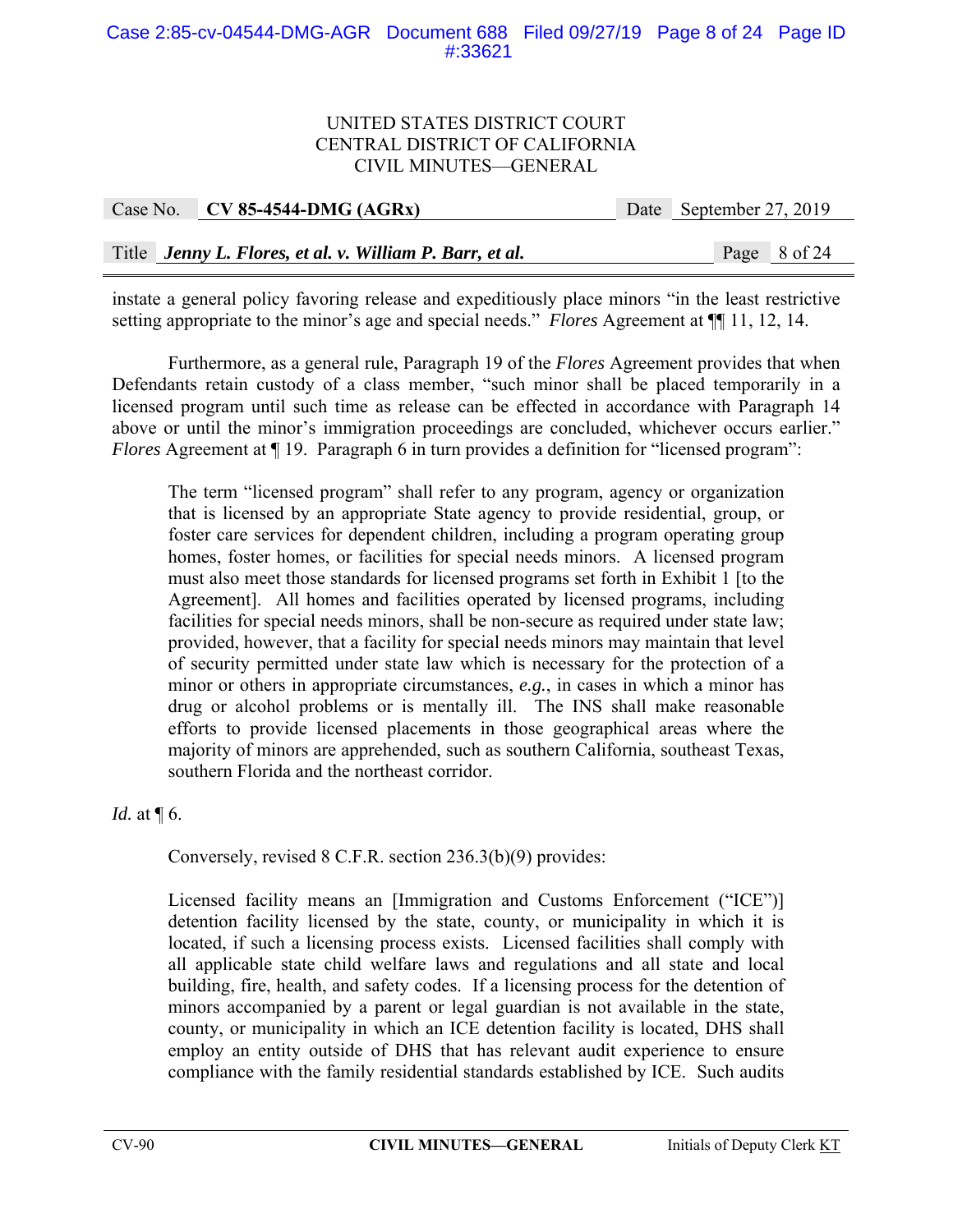| Case No. CV 85-4544-DMG (AGRx)                           | Date September 27, 2019 |                |
|----------------------------------------------------------|-------------------------|----------------|
|                                                          |                         |                |
| Title Jenny L. Flores, et al. v. William P. Barr, et al. |                         | Page $9$ of 24 |

will take place at the opening of a facility and on a regular, ongoing basis thereafter. DHS will make the results of these audits publicly available.

84 Fed. Reg. at 44,526.<sup>10</sup>

Though Texas and Pennsylvania currently provide state licensing for family residential centers, DHS concedes that "most States do not offer a licensing program for family unit detention . . . ." *See* 84 Fed. Reg. at 44394; *see also* Order Denying Defs.' *Ex Parte* Appl. for Limited Relief at 6 ("Defendants have known for *years* that there is 'no state licensing readily available for facilities that house both adults and children.'" (quoting Defs.' Mot. to Amend at 32 [Doc. # 120])) [Doc. # 455]. Therefore, this new regulatory definition of "licensed facility" would effectively authorize DHS to place class members in ICE detention facilities that are not monitored by state authorities, but are instead audited by entities handpicked by DHS to "ensure compliance with the family residential standards *established by ICE*." *See* 84 Fed. Reg. at 44,526 (emphasis added). This is more than a minor or formalistic deviation from the provisions of the *Flores* Agreement, as "[t]he purpose of the licensing provision is to provide class members the essential protection of regular and comprehensive oversight by an *independent* child welfare agency." *See* Order re Pls.' Mot to Enforce at 14 (emphasis added) [Doc. # 177]. Thus, revised 8 C.F.R. section 236.3(b)(9) is patently inconsistent with a substantive term of the Agreement.

In fact, DHS would be prohibited from implementing revised Section 236.3(b)(9) even if Defendants had otherwise complied with their obligation to issue final regulations not inconsistent with the *Flores* Agreement. The Agreement provides that even after its termination, Defendants are obligated to house class members in state-licensed facilities. *See Flores* Agreement at ¶ 9 [Doc. # 101]; *id.* at ¶ 40 ("All terms of this Agreement shall terminate the earlier of five years after the date of final court approval of this Agreement or three years after the court determines that the INS is in substantial compliance with this Agreement, except that the INS shall continue to house the general population of minors in INS custody in facilities that are licensed for the care of dependent minors."); Dec. 7, 2001 Stipulation at 71 ("All terms of this Agreement shall terminate 45 days following defendants' publication of final regulations implementing this Agreement[.] Notwithstanding the foregoing, the INS shall continue to house the general population of minors in INS custody in facilities that are state-licensed for the care of dependent minors." (emphasis omitted)) [Doc. # 516].

<sup>&</sup>lt;sup>10</sup> Revised 8 C.F.R. section 236.3(e) provides that, as a general rule, class members held in DHS custody will be transferred "to a licensed facility as defined in paragraph  $(b)(9)$  of this section, which is non-secure ...." *See* 84 Fed. Reg. at 44,526.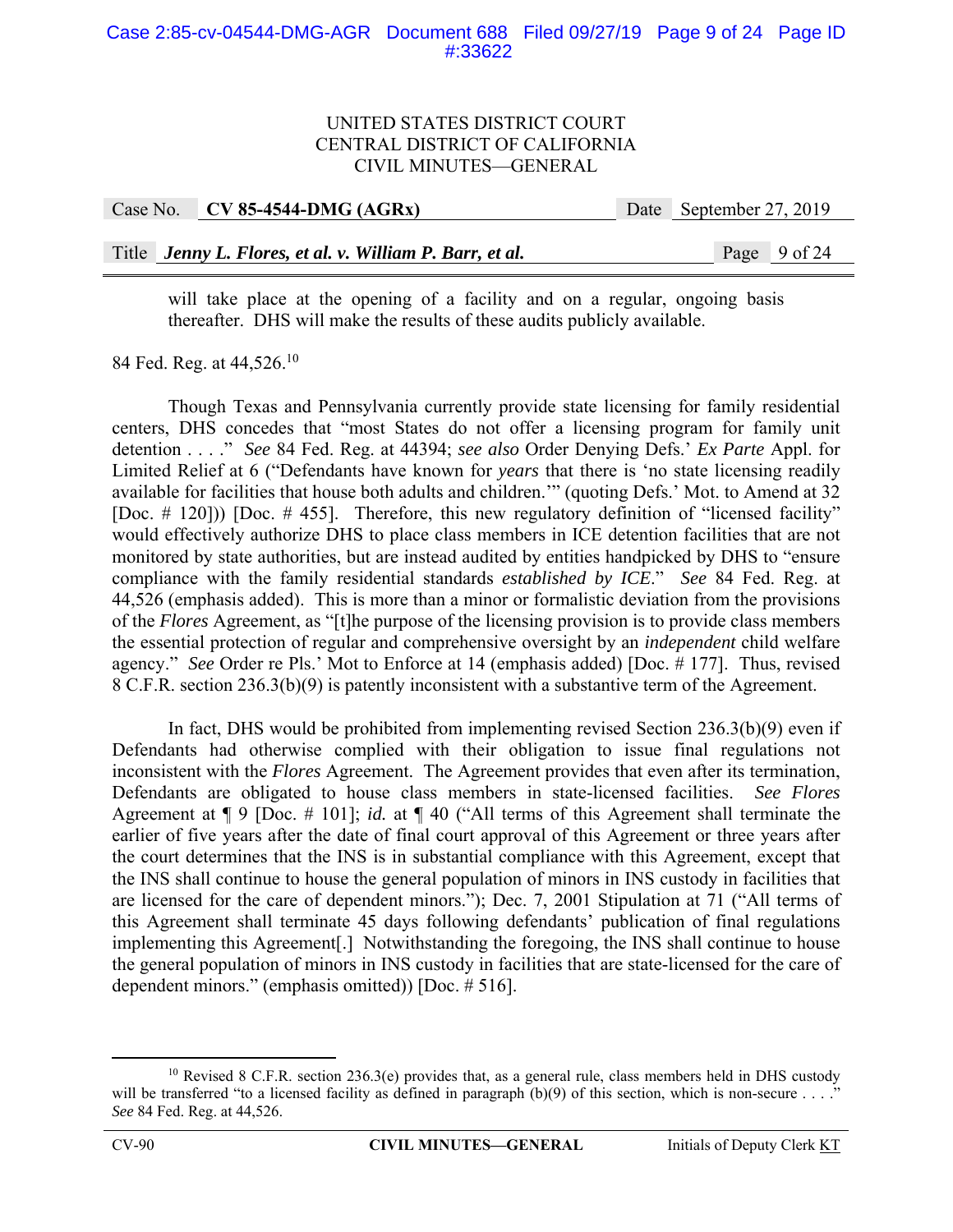#### Case 2:85-cv-04544-DMG-AGR Document 688 Filed 09/27/19 Page 10 of 24 Page ID #:33623

#### UNITED STATES DISTRICT COURT CENTRAL DISTRICT OF CALIFORNIA CIVIL MINUTES—GENERAL

Case No. **CV 85-4544-DMG (AGRx)** Date September 27, 2019

# Title *Jenny L. Flores, et al. v. William P. Barr, et al.* Page 10 of 24

 DHS's new definition of "non-secure facility" is also inconsistent with the *Flores* Agreement. Although the *Flores* Agreement does not explicitly define that term, the Court previously explained that "'[s]ecure' in this context refers to a detention facility where individuals are held in custody and are not free to leave[,]" whereas "'non-secure' facilities are those where individuals are not held in custody." *See* Order re Pls.' Mot. to Enforce at 2 n.3 [Doc. # 177]. The Court has also found that the Karnes FRC is a secure facility principally because it is a large block building that has only one means of ingress and egress, which includes a sally port in which all persons exiting and entering the building are subject to security screening by ICE officials. *See id.* at 15.

Revised 8 C.F.R. section 236.3(b)(11) defines "non-secure facility" as:

[A] facility that meets the definition of non-secure under state law in the state in which the facility is located. If no such definition of non-secure exists under state law, a DHS facility shall be deemed non-secure if egress from a portion of the facility's building is not prohibited through internal locks within the building or exterior locks and egress from the facility's premises is not prohibited through secure fencing around the perimeter of the building.

*See* 84 Fed. Reg. at 44,526.

 This new regulatory definition's supposed carve-out for state law definitions of "nonsecure" is vacuous, as DHS admits that this provision is intended to allow ICE to place class members in its various FRCs, including Karnes, notwithstanding the fact that the Court has already held that Karnes is a secure facility. In Kafkaesque fashion, the New Regulations declare that FRCs are non-secure (and always have been), regardless of whether they are or ever have been, in fact, non-secure. *See* 84 Fed. Reg. at 44,443 ("DHS maintains that its FRCs have been and continue to be nonsecure . . . ."). The remainder of the new definition of a so-called "non-secure facility" is contrary to the interpretation that this Court has already given it facilities in which "individuals are not held in custody." *See* Order re Pls.' Mot. to Enforce at 2 n.3 [Doc. # 177]. Specifically, revised 8 C.F.R. section 236.3(b)(11) allows an ICE facility to fall within the scope of the term "non-secure" so long as a building's locking mechanism and the premises' fencing are not responsible for holding class members in ICE custody against their will. *See* 84 Fed. Reg. at 44,526. No part of this regulatory provision bars ICE officials from arresting class members who attempt to leave ICE facilities. *See, e.g.*, Report of ICE Coordinator Deane Dougherty at 9–10 ("Insofar as class members remain in ICE's legal custody, there will be consequences, for example re-arrest, against those residents who leave the residential center without permission.") [Doc. # 402-2]. Another interpretation of this definition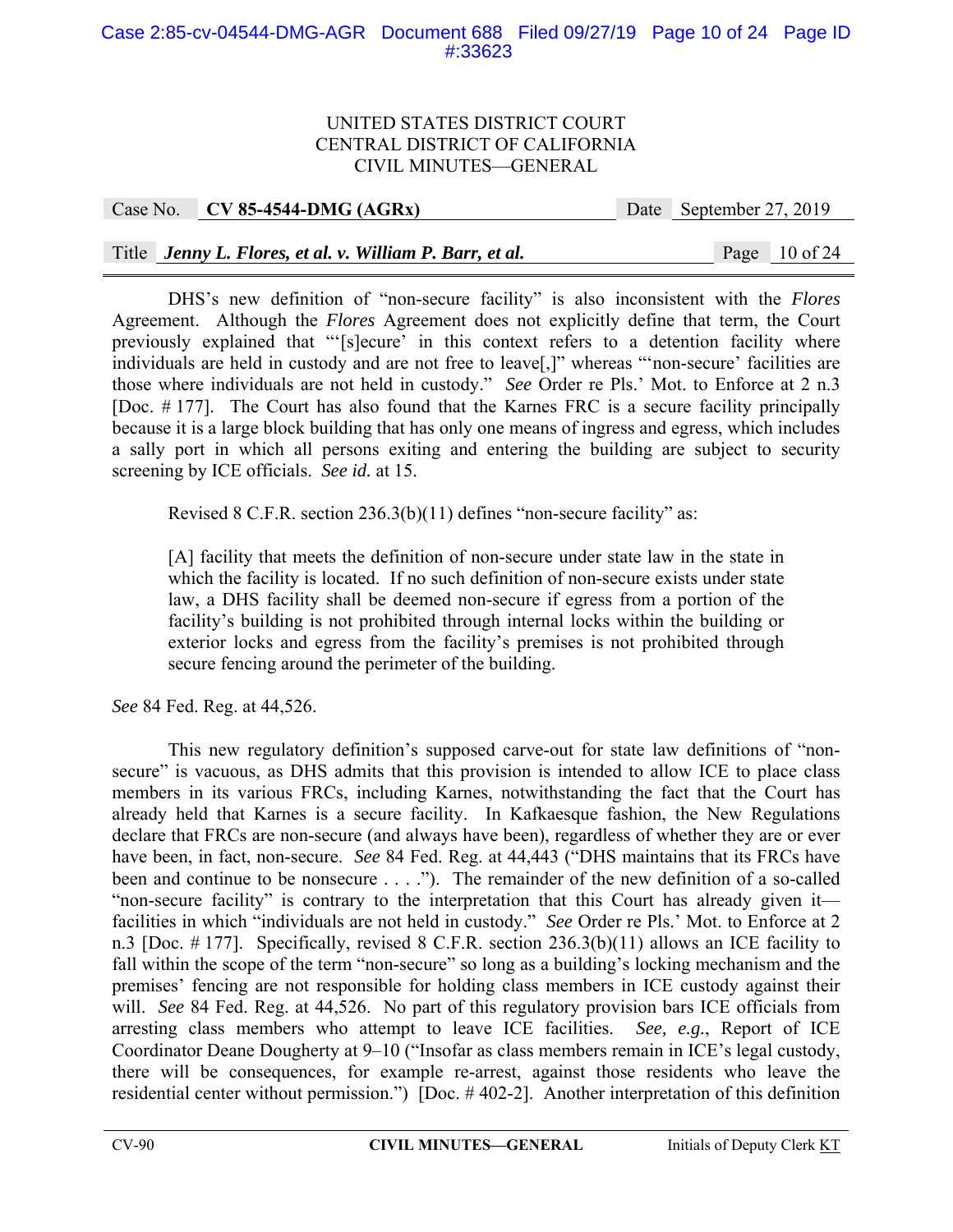| Case No. CV 85-4544-DMG $(AGRx)$                         | Date September 27, 2019 |  |
|----------------------------------------------------------|-------------------------|--|
|                                                          |                         |  |
| Title Jenny L. Flores, et al. v. William P. Barr, et al. | Page $11$ of 24         |  |

of "non-secure" is that Defendants could entirely prohibit egress from a facility's detention area through internal locks so long as one part—a reception area, for example—is unlocked. Brief for the American Academy of Child and Adolescent Psychiatry, *et al.*, as *Amici Curiae* Supporting Plaintiffs at 5 (citing 84 Fed. Reg. at 44,526) [Doc. # 665].

 In sum, DHS's New Regulations on the parole of class members, the definition of licensed facilities, and the definition of non-secure are irreconcilable with Paragraphs 6, 14, 18, and 19 of the *Flores* Agreement, and cannot be reasonably characterized as regulations "implementing this Agreement." Dec. 7, 2001 Stipulation at 71 [Doc. # 516].

# **2. HHS's New Regulations on Placement and Review of Grounds for Detention**

 HHS's New Regulations concerning placement of minors are not consistent with the *Flores* Agreement. Paragraph 11 of the *Flores* Agreement states in pertinent part: "The INS shall place each detained minor in the least restrictive setting appropriate to the minor's age and special needs, provided that such setting is consistent with its interests to ensure the minor's timely appearance before the INS and the immigration courts and to protect the minor's age and special needs." *Flores* Agreement at ¶ 11 [Doc. # 101]. Furthermore, Paragraph 19 provides in relevant part: "Except as provided in Paragraphs  $12^{[11]}$  or 21, such minor [who is not released pursuant to Paragraph 14] shall be placed temporarily in a licensed program until such time as release can be effected in accordance with Paragraph 14 above or until the minor's immigration proceedings are concluded, whichever occurs earlier." *See id.* at ¶ 19.

In turn, Paragraph 21 of the Agreement provides that a class member may be placed in a "secure" facility if any one of the following five criteria are met:

A. [The class member] has been charged with, is chargeable, or has been convicted of a crime, or is the subject of delinquency proceedings, has been adjudicated delinquent, or is chargeable with a delinquent act; provided, however that this provision shall not apply to any minor whose offense(s) fall(s) within either of the following categories:

 <sup>11</sup> Subject to certain exceptions (*e.g.*, "an emergency or influx of minors into the United States"), Paragraph 12.A generally requires a minor to be placed in a licensed program within three days if the minor was apprehended in an INS district in which a licensed program is located and has space available or within five days "in all other cases." *See Flores* Agreement at ¶ 12.A [Doc. # 101].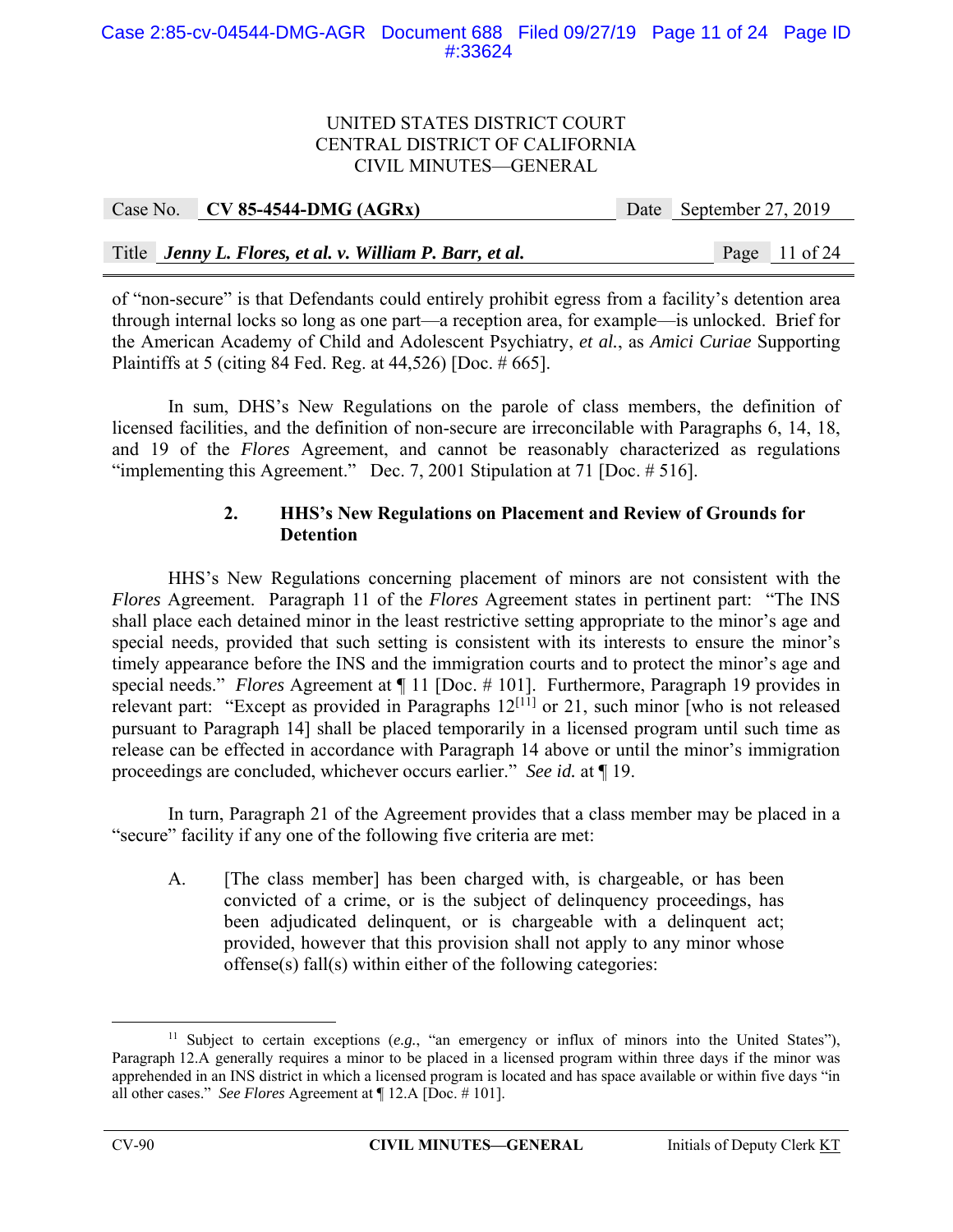#### Case 2:85-cv-04544-DMG-AGR Document 688 Filed 09/27/19 Page 12 of 24 Page ID #:33625

#### UNITED STATES DISTRICT COURT CENTRAL DISTRICT OF CALIFORNIA CIVIL MINUTES—GENERAL

Case No. **CV 85-4544-DMG (AGRx)** Date September 27, 2019

Title *Jenny L. Flores, et al. v. William P. Barr, et al.* Page 12 of 24

- i. Isolated offenses that (1) were not within a pattern or practice of criminal activity and (2) did not involve violence against a person or the use or carrying of a weapon (Examples: breaking and entering, vandalism, DUI, etc. This list is not exhaustive.);
- ii. Petty offenses, which are not considered grounds for stricter means of detention in any case (Examples: shoplifting, joy riding, disturbing the peace, etc. This list is not exhaustive.);

 As used in this paragraph, "chargeable" means that the INS has probable cause to believe that the individual has committed a specified offense;

- B. [The class member] has committed, or has made credible threats to commit, a violent or malicious act (whether directed at himself or others) while in INS legal custody or while in the presence of an INS officer;
- C. [The class member] has engaged, while in a licensed program, in conduct that has proven to be unacceptably disruptive of the normal functioning of the licensed program in which he or she has been placed and removal is necessary to ensure the welfare of the minor or others, as determined by the staff of the licensed program (Examples: drug or alcohol abuse, stealing, fighting, intimidation of others, etc. This list is not exhaustive.);
- D. [The class member] is an escape-risk; or
- E. [The class member] must be held in a secure facility for his or her own safety, such as when the INS has reason to believe that a smuggler would abduct or coerce a particular minor to secure payment of smuggling fees.

*See id.* at ¶ 21.

Notwithstanding Paragraph 21's placement criteria, newly published 45 C.F.R. section 410.203(a)(5) permits the Office of Refugee Resettlement ("ORR") to detain a class member in a secure facility solely on the ground that the agency has determined that he or she is "a danger to self or others."12 *See* 84 Fed. Reg. at 44,531–32. Although section 410.203(d) insists that

 $12$  The regulatory definition of "secure" facility is nearly identical to the type of facility governed by Paragraph 21. *Compare* 84 Fed. Reg. at 44,531 ("Secure facility means a State or county juvenile detention facility or a secure ORR detention facility, or a facility with an ORR contract or cooperative agreement having separate accommodations for minors. A secure facility . . . is not defined as a 'licensed program' or 'shelter' under this part."), *with Flores* Agreement at ¶ 21 ("A minor may be held in or transferred to a suitable State or county juvenile detention facility or a secure INS detention facility, or INS-contracted facility, having separate accommodations for minors whenever the District Director or Chief Patrol Agent determines that the minor [meets one of the five criteria].") [Doc. # 101].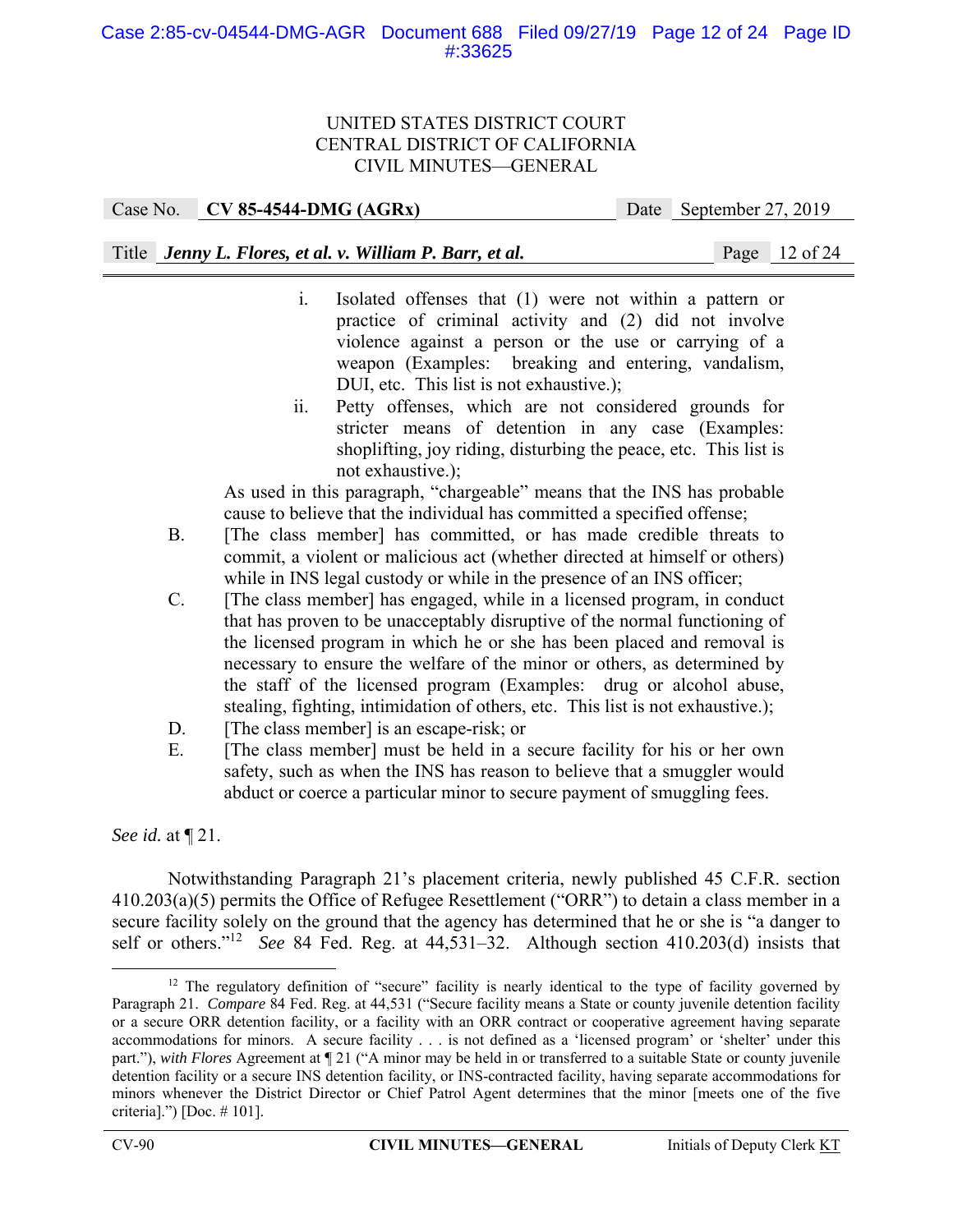#### Case 2:85-cv-04544-DMG-AGR Document 688 Filed 09/27/19 Page 13 of 24 Page ID #:33626

#### UNITED STATES DISTRICT COURT CENTRAL DISTRICT OF CALIFORNIA CIVIL MINUTES—GENERAL

Case No. **CV 85-4544-DMG (AGRx)** Date September 27, 2019

#### Title *Jenny L. Flores, et al. v. William P. Barr, et al.* Page 13 of 24

section 410.203(a)(5) "does not abrogate any requirements [of the William Wilberforce Trafficking Victims Protection Reauthorization Act ("TVPRA")] to place [class members] in the least restrictive setting appropriate to their age and special needs[,]" *see* 84 Fed. Reg. at 44,532, the New Regulations' embrace of the TVPRA standard does not indicate *per se* substantial compliance with the Agreement.<sup>13</sup> As the Court has previously held, the TVPRA establishes what circumstances are "*necessary* for placement of a UAC in a secure facility, whereas Paragraph 21 delineates conditions that *permit* such detention." Order re Pls.' Mot. to Enforce at 7 [Doc. # 470]. Defendants agreed to include five additional criteria in Paragraph 21 of the *Flores* Agreement, and excluding these criteria in the New Regulations marks a significant deviation from the Agreement's substantive standards for placing class members in secure facilities.

Additionally, Paragraph 24.A requires that "[a] minor in deportation proceedings . . . be afforded a bond redetermination hearing before an immigration judge in every case, unless the minor indicates on the Notice of Custody Determination form that he or she refuses such a hearing." *See Flores* Agreement at ¶ 24.A [Doc. # 101]. The Ninth Circuit has observed that "*[r]eview by a division of the DOJ of detention decisions* made by other government agencies [(*e.g.*, ORR)] is . . . a well-established feature of the [immigration] statutory framework[,]" and that the right to such review is guaranteed by Paragraph 24.A. *See Flores v. Sessions*, 862 F.3d at 877 & n.15 (emphasis added); *see also id.* at 867 ("The bond hearing under Paragraph 24A is a fundamental protection guaranteed to unaccompanied minors under the *Flores* Settlement."). Nonetheless, newly published 45 C.F.R. section 410.810(a) would effectively abrogate this protection by requiring a class member to "*request* that an independent hearing officer *employed by HHS* determine, through a written decision, whether the [class member] would present a risk of danger to the community or risk of flight if released." *See* 84 Fed. Reg. at 44,535 (emphasis added). Not only do the New Regulations transform the bond redetermination hearing into an opt-in rather than opt-out right, they also shift such determinations away from independent immigration judges. This section strips class members of a "fundamental protection." *Flores v. Sessions*, 862 F.3d at 868; *see id.* at 879 (describing the "meaningful benefit" that bond hearings,

1

<sup>&</sup>lt;sup>13</sup> In addition to Paragraph 21's criteria, Paragraph 23 provides that the agency "will not place a minor in a secure facility pursuant to Paragraph 21 if there are less restrictive alternatives that are available and appropriate in the circumstances, such as transfer to . . . a medium security facility . . . ." *Flores* Agreement at ¶ 21 [Doc. # 101]. A "medium security facility" has "stricter security measures . . . than a facility operated by a licensed program in order to control problem behavior and to prevent escape." *Id.*at ¶ 8. These facilities are less restrictive than the secure facilities identified in Paragraph 21. *See id.* ("[A medium security] facility may have a secure perimeter but shall not be equipped internally with major restraining construction or procedures typically associated with correctional facilities.").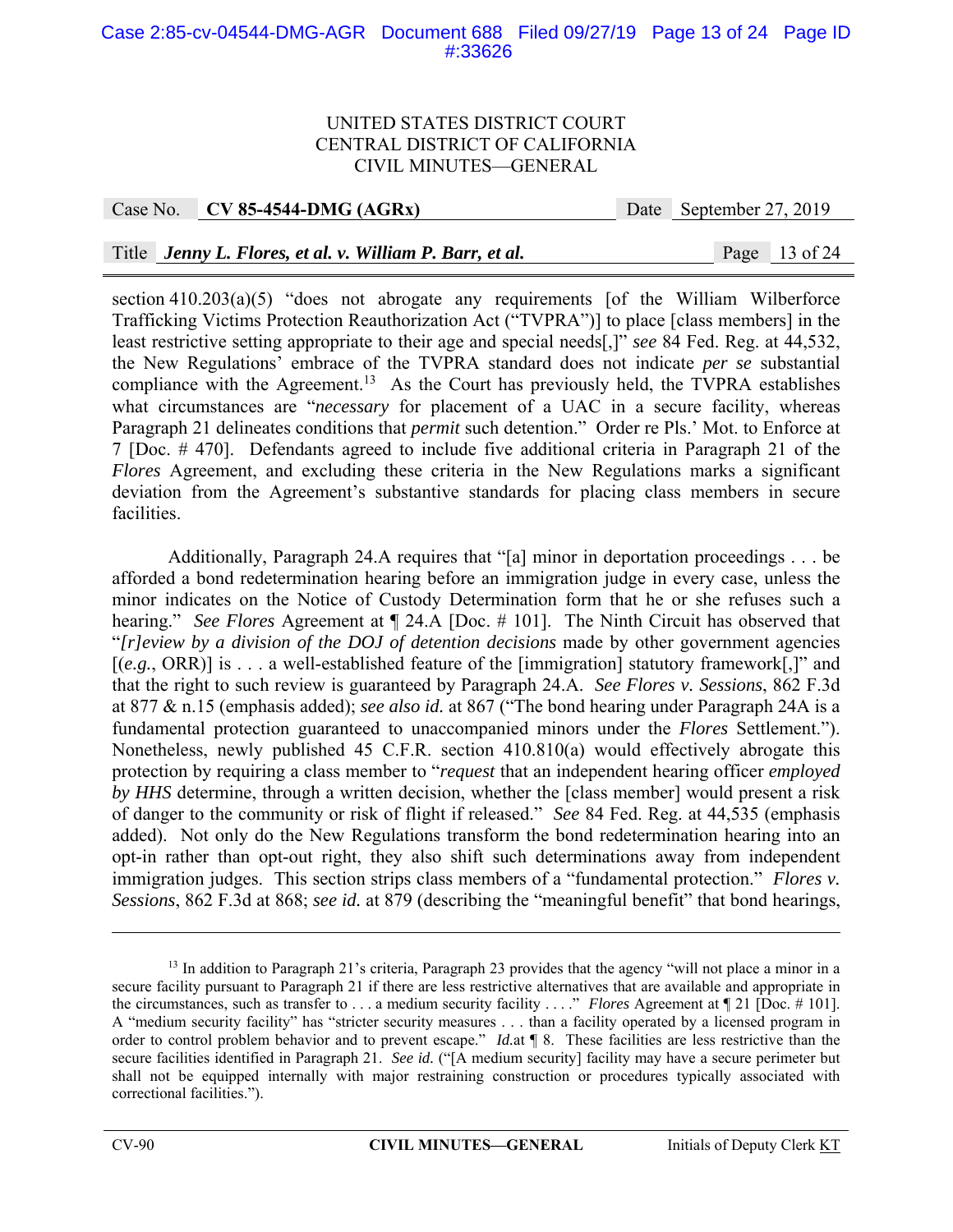| Case No. CV 85-4544-DMG (AGRx)                           | Date September 27, 2019 |                 |
|----------------------------------------------------------|-------------------------|-----------------|
|                                                          |                         |                 |
| Title Jenny L. Flores, et al. v. William P. Barr, et al. |                         | Page $14$ of 24 |

as required under the Agreement, provide to unaccompanied minors"). Section 410.810(a) is thus inconsistent with a material substantive provision of the *Flores* Agreement.<sup>14</sup>

#### **3. The New Regulations' Elimination of Certain Mandatory Protections in the** *Flores* **Agreement**

 Plaintiffs correctly point out that "many of the [*Flores* Agreement's] core provisions use the verb 'shall' to posit a mandatory, non-discretionary obligation." *See* Pls.' Mot. to Enforce at 25 [Doc. # 516]; *see also Kingdomware Techs., Inc. v. United States*, 136 S. Ct. 1969, 1977 (2016) ("Unlike the word 'may,' which implies discretion, the word 'shall' usually connotes a requirement."); *Shall*, Black's Law Dictionary (11th ed. 2019) ("[Defined as:] [h]as a duty to; more broadly, is required to . . . This is the mandatory sense that drafters typically intend and that courts typically uphold. Only [this] sense . . . is acceptable under strict standards of drafting."). The New Regulations replaced many of these protections with statements that merely describe the manner in which Defendants purportedly treat class members in their custody.

 For instance, the Agreement generally requires each class member who is not released to "be placed temporarily in a licensed program[,]" which "*shall* be non-secure as required under state law . . . ." *See Flores* Agreement at ¶¶ 6, 19 (emphasis added) [Doc. # 101]. Conversely, newly published 45 C.F.R. section 410.201(a) provides: "ORR *places* each [class member] in the least restrictive setting that is in the best interest of the child and appropriate to the [class member's] age and special needs, provided that such setting is consistent with its interests to ensure the [class member's] timely appearance before DHS and the immigration courts and to protect the [class member's] well-being and that of others." *See* 84 Fed. Reg. at 44,531. Further, whereas Paragraph 14 of the Agreement states that "the INS *shall* release a minor from its

<sup>&</sup>lt;sup>14</sup> DHS intends to diminish other class members' rights to bond hearings as well. Revised 8 C.F.R. section 236.3(m) provides:

Bond determinations made by DHS for minors who are in removal proceedings pursuant to section 240 of the Act and who are also in DHS custody may be reviewed by an immigration judge pursuant to 8 CFR part 1236 to the extent permitted by 8 CFR 1003.19. *Minors in DHS custody who are not in section 240 proceedings are ineligible to seek review by an immigration judge of their DHS custody determinations.*

<sup>84</sup> Fed. Reg. at 44,529 (emphasis added). DHS makes no effort to hide the fact that this revision is intended to prevent "[m]inors who are in expedited removal proceedings" from obtaining bond hearings. *See* 84 Fed. Reg. at 44,394–95. Thus, this regulation is patently irreconcilable with Paragraph 24.A's requirement that "[a] minor in deportation proceedings shall be afforded a bond redetermination hearing before an immigration judge *in every case* . . . ." *See Flores* Agreement at ¶ 24.A (emphasis added) [Doc. # 101].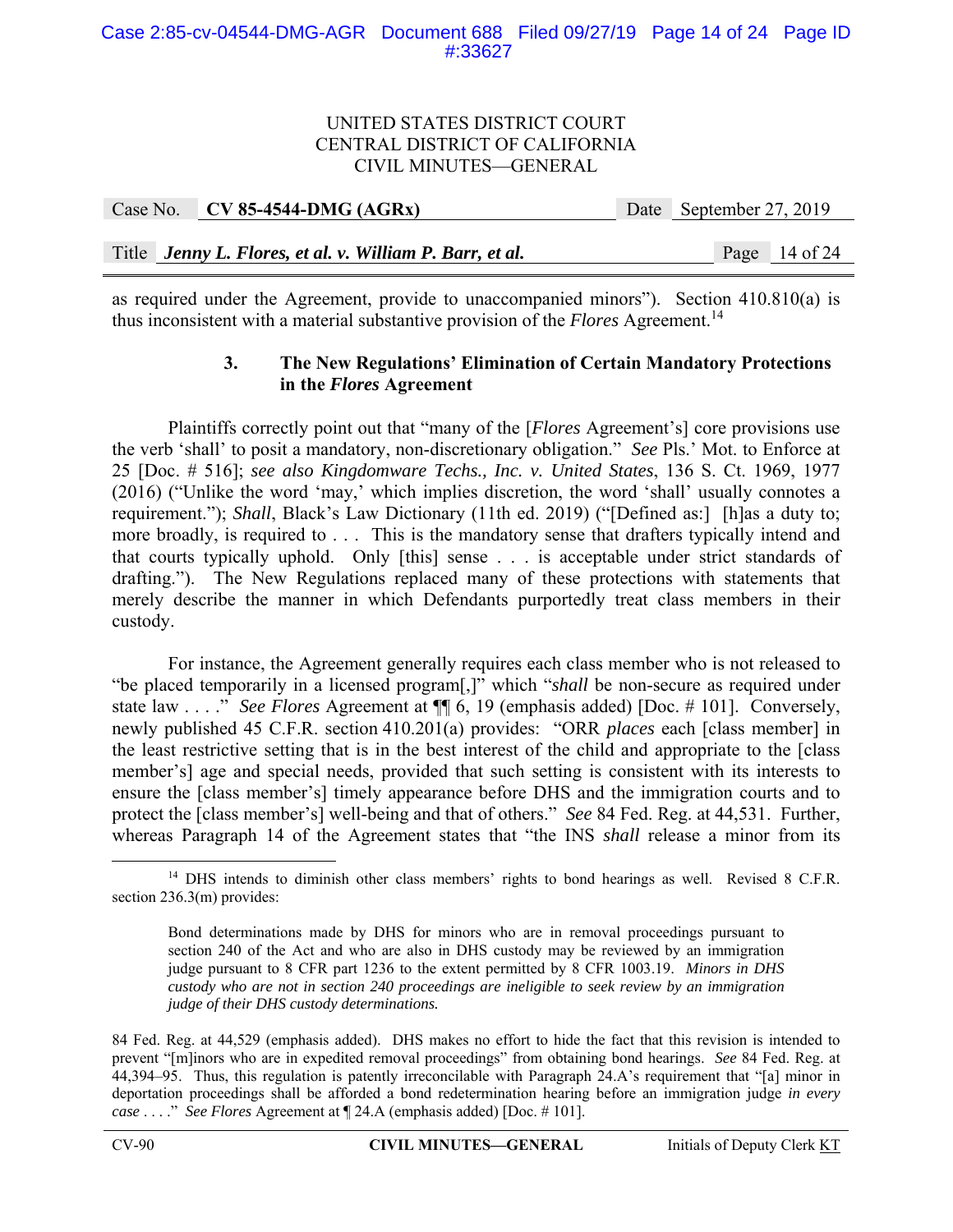#### Case 2:85-cv-04544-DMG-AGR Document 688 Filed 09/27/19 Page 15 of 24 Page ID #:33628

#### UNITED STATES DISTRICT COURT CENTRAL DISTRICT OF CALIFORNIA CIVIL MINUTES—GENERAL

Case No. **CV 85-4544-DMG (AGRx)** Date September 27, 2019

# Title *Jenny L. Flores, et al. v. William P. Barr, et al.* Page 15 of 24

custody without unnecessary delay," the New Regulations fail to use mandatory, nondiscretionary language regarding release. *Flores* Agreement at ¶ 14 (emphasis added); *see* 84 Fed. Reg. at 44,525 (providing that "[m]inors *may be released*" under certain circumstances under 8 C.F.R. section 212.5(b)) (emphasis added); 84 Fed. Reg. at 44,532 (providing that "ORR *releases* a<sup>[n unaccompanied alien child] to an approved sponsor without unnecessary delay"</sup> under 45 C.F.R. section 410.301) (emphasis added).

 Modifications of this sort are hardly inconsequential. The deletion of "shall" and the insertion of such descriptive language as in the aforementioned regulatory provisions strongly suggest that Defendants do not intend to be bound by the *Flores* Agreement's substantive terms. *Cf. Tin Cup, LLC v. U.S. Army Corps of Eng'rs*, 904 F.3d 1068, 1074 (9th Cir. 2018) ("The Supreme Court has distinguished descriptive 'will' statements from mandatory 'shall' statements. . . . '[S]hall' connotes a mandatory obligation and 'will' connotes a description of what Congress expected to happen . . . ." (citation omitted) (citing *Norton v. S. Utah Wilderness All.*, 542 U.S. 55, 69 (2004))). Given that the history of this case is replete with findings of Defendants' non-compliance with the Agreement, precision in the regulatory language purporting to terminate the Agreement is that much more important. *See Rouser v. White*, 825 F.3d 1076, 1081 (9th Cir. 2016) (before terminating a consent decree, a court must consider the "general goals" of the decree as well as the defendants' "record of compliance").

Accordingly, these aspects of the New Regulations fail to implement the *Flores* Agreement, and are not consistent with its terms.

# **4. Promulgation under the APA**

Lastly, though the *Flores* Agreement provided that a rule promulgated according to the APA *could* terminate the Agreement, the New Regulations—which presumably satisfy APA procedural requirements—do not *automatically* terminate the Agreement. Defendants' argument to the contrary reads out portions of Paragraph 9 ("the final regulations shall not be inconsistent with the terms of this Agreement") and Paragraph 40 of the Agreement (providing a termination date of "45 days following defendants' publication of final regulations *implementing this Agreement*"). Dec. 7, 2001 Stipulation at 71 (emphasis added) (alterations omitted) [Doc. # 516]; *see* Defs.' Mot. to Terminate at 48 [Doc. # 639].

As the Court stated in a prior order enforcing the terms of the Agreement, "[c]ourts must interpret contractual language in a manner that gives force and effect to every provision, and not in a way that renders some clauses nugatory, inoperative or meaningless." Order re Pls.' Mot. to Enforce (citation omitted) [Doc.  $# 177$ ]. Therefore, as agreed upon by the parties in the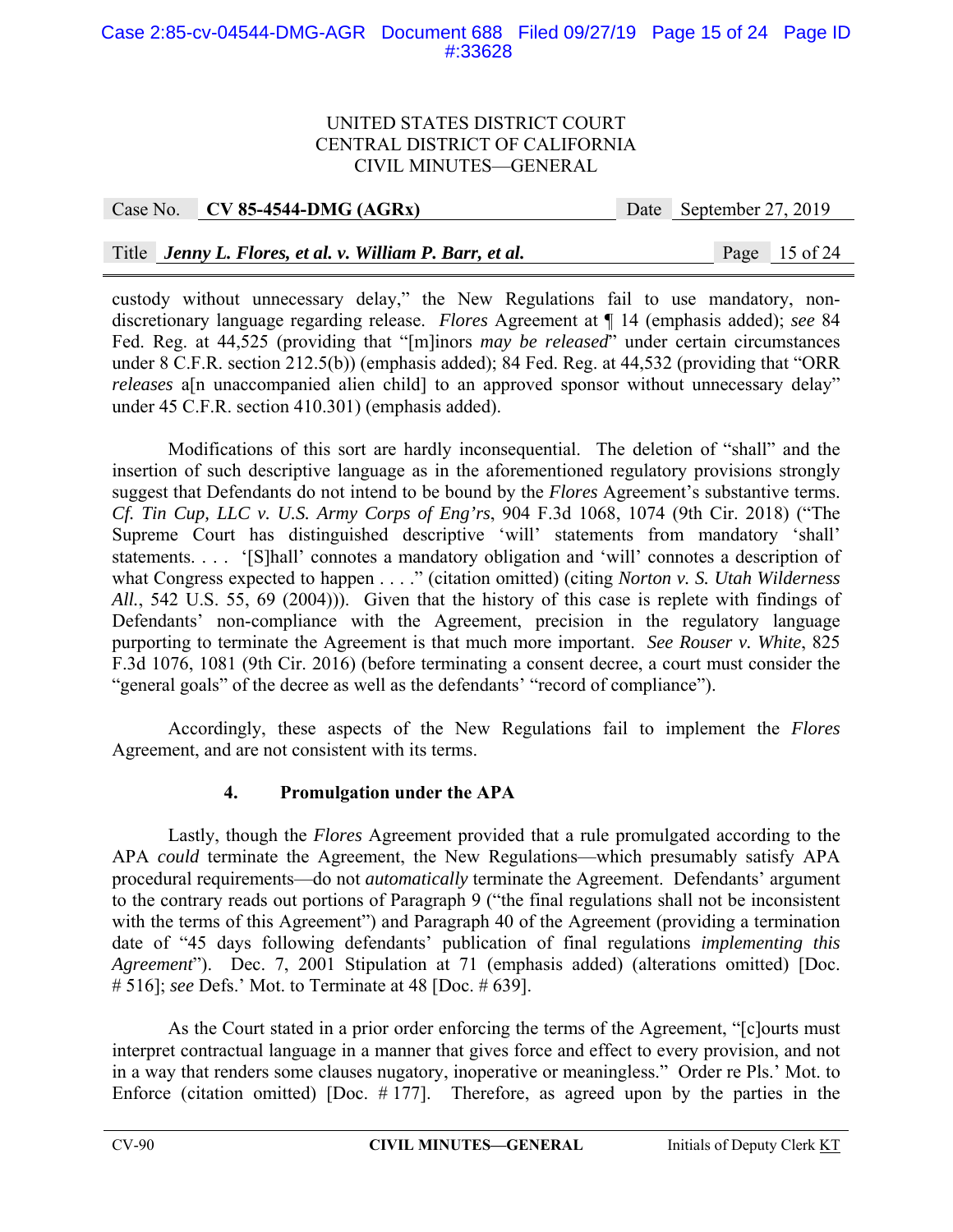#### Case 2:85-cv-04544-DMG-AGR Document 688 Filed 09/27/19 Page 16 of 24 Page ID #:33629

#### UNITED STATES DISTRICT COURT CENTRAL DISTRICT OF CALIFORNIA CIVIL MINUTES—GENERAL

| Case No. CV 85-4544-DMG $(AGRx)$                         | Date September 27, 2019 |                 |
|----------------------------------------------------------|-------------------------|-----------------|
|                                                          |                         |                 |
| Title Jenny L. Flores, et al. v. William P. Barr, et al. |                         | Page $16$ of 24 |

Agreement and the 2001 Stipulation, it is necessary, but not sufficient, for the New Regulations to follow APA rulemaking procedures. The New Regulations must also satisfy Paragraphs 9 and 40, and as discussed *supra*, they do not.

Furthermore, because Plaintiffs do not bring a challenge to the New Regulations under the APA, the Court need not consider specific arguments regarding whether the New Regulations were promulgated according to APA procedure or are "arbitrary [or] capricious," "contrary to constitutional right," "in excess of statutory . . . authority," or "unsupported by substantial evidence." 5 U.S.C. §§ 706(A), (E); *see, e.g., Henderson v. Morrone*, 214 F. App'x 209, 213 (3d Cir. 2007) (finding, without applying APA analysis, that where promulgated regulations did not fulfill two enumerated conditions of a consent decree, the consent decree still governs); *Ferrell v. Pierce*, 560 F. Supp. 1344, 1348, 1371–72 (N.D. Ill. 1983), *aff'd*, 743 F.2d 454 (enjoining, without assessing the proposed regulation under the APA, a federal agency from implementing proposed regulations that violated a consent decree because they "would eliminate all restrictions on the level of assistance that [the agency] was required to provide.").

Nor is enforcing the *Flores* Agreement an impermissible infringement on DHS and HHS discretion. Defendants argue that applying a non-APA standard to review the New Regulations would "create additional procedures for rulemaking in violation of *Vermont Yankee Nuclear Power Corp. v. Natural Resources Defense Council, Inc.*, 435 U.S. 519 (1978)." Defs.' Mot. to Terminate at 27. But the Court has not created "additional procedures" by enforcing an agreement into which Defendants willingly entered and agreed to be bound. "Since the solution arrived at [in the *Flores* Agreement] was to a considerable extent the work of the Agency itself, and since the district court's role was confined to approving the fairness of the consent decree which incorporates it ..., *Vermont Yankee's* concern for 'judicially-conceived notions of administrative fair play' is inapposite here." *Citizens for a Better Env't v. Gorsuch*, 718 F.2d 1117, 1128 (D.C. Cir. 1983). Moreover, any dissatisfaction with the *Flores* Agreement's approach to the detention and treatment of minors can be overridden by the legislative branch. This Court cannot abrogate the consent decree, however, by judicial fiat.

\* \* \*

The *Flores* Agreement contemplates the promulgation of regulations codifying "*the relevant and substantive terms* of th[e] Agreement as a Service regulation" and specifically prohibits Defendants from issuing regulations that are "*inconsistent* with the terms of th[e] Agreement." *See Flores* Agreement at ¶ 9 (emphasis added) [Doc. # 101]. As modified by the parties' stipulation, the *Flores* Agreement terminates only upon "defendants' publication of final regulations *implementing* this Agreement[.]" *See* Dec. 7, 2001 Stipulation at 71 (emphasis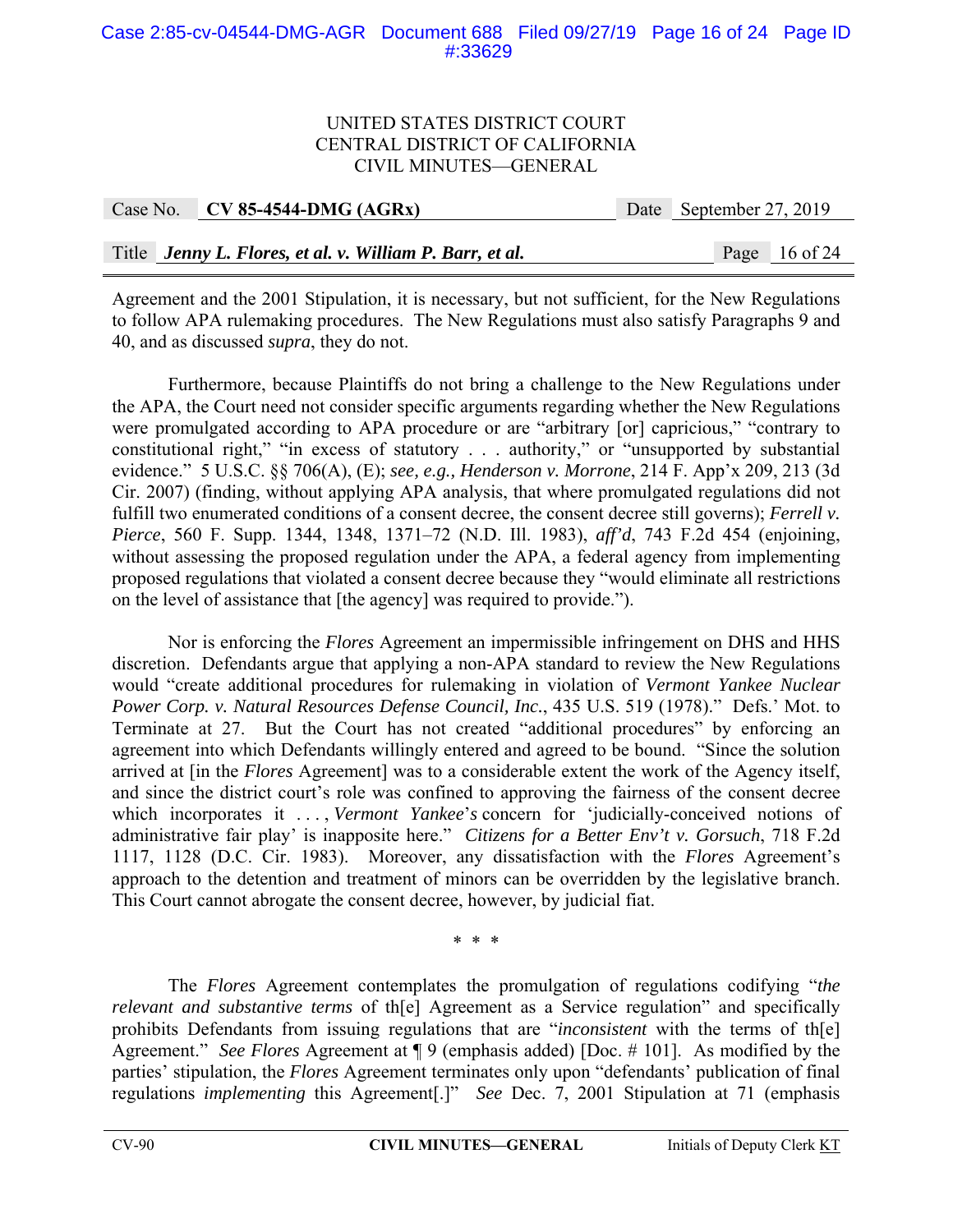#### Case 2:85-cv-04544-DMG-AGR Document 688 Filed 09/27/19 Page 17 of 24 Page ID #:33630

#### UNITED STATES DISTRICT COURT CENTRAL DISTRICT OF CALIFORNIA CIVIL MINUTES—GENERAL

Case No. **CV 85-4544-DMG (AGRx)** Date September 27, 2019

# Title *Jenny L. Flores, et al. v. William P. Barr, et al.* Page 17 of 24

added) (alterations omitted) [Doc. # 516]. When these provisions are read together, it becomes apparent that only final regulations that "implement[]" the *Flores* Agreement, incorporate "the relevant and substantive terms," and are consistent with the terms thereof may formally terminate this consent decree. *See Kennewick Irrigation Dist. v. United States*, 880 F.2d 1018, 1032 (9th Cir. 1989) ("A written contract must be read as a whole and every part interpreted with reference to the whole." (quoting *Shakey's Inc. v. Covalt*, 704 F.2d 426, 434 (9th Cir. 1983))). The New Regulations are a condition subsequent that not only do not implement the *Flores* Agreement, they intentionally subvert it. Since "[c]onditions subsequent are not favored by the law, and are construed strictly," and the New Regulations do not codify numerous relevant and substantive terms of the *Flores* Agreement, the *Flores* Agreement remains fully intact. *See* 17A C.J.S. Contracts § 451 (2019) ("A condition subsequent is a condition that, if performed or violated, as the case may be, defeats the contract  $\dots$ ") (footnotes omitted); Part III.A.1–3 (detailing numerous material inconsistencies between the New Regulations and the *Flores* Agreement).

Before ruling on Plaintiffs' Motion to Enforce, however, the Court assesses Defendants' alternative arguments for terminating the Agreement.

#### **B. Defendants' Motion to Terminate**

Defendants move to terminate the Agreement under Federal Rules of Civil Procedure  $60(b)(5)$  and  $60(b)(6)$ , which permit a party to be relieved from "a final judgment, order, or proceeding [if] applying it prospectively is no longer equitable," or for "any other reason that justifies relief." Fed. R. Civ. P. 60(b)(5), (6). Specifically, Defendants assert that: (1) the Homeland Security Act ("HSA") gives Defendants the authority to terminate the agreement; and (2) the public interest demands termination based on the promulgation of final regulations, changes of fact and law, and defects in the *Flores* class. Defendants bear the burden of proving that they have met any Rule 60(b) requirement. *See Rufo v. Inmates of Suffolk Cnty. Jail*, 502 U.S. 367, 383 (1992).

# **1. Authority to Terminate under the HSA**

 Defendants selectively quote the savings provision of the HSA to argue that "Congress expressly authorized [the Agreement] to be 'amended, modified, terminated . . . or revoked . . . by an officer of the United States." Defs.' Mot. to Terminate at 54 (quoting 6 U.S.C. § 552(a)). Section 552(a) in fact provides that the Agreement may be "amended, modified, terminated,  $\dots$ or revoked *in accordance with law* by an officer of the United States." 6 U.S.C. § 552(a) (emphasis added). "The government recognizes that the HSA savings clause . . . maintained the Agreement in effect as a consent decree." *Flores v. Sessions*, 862 F.3d at 871 n.7. A consent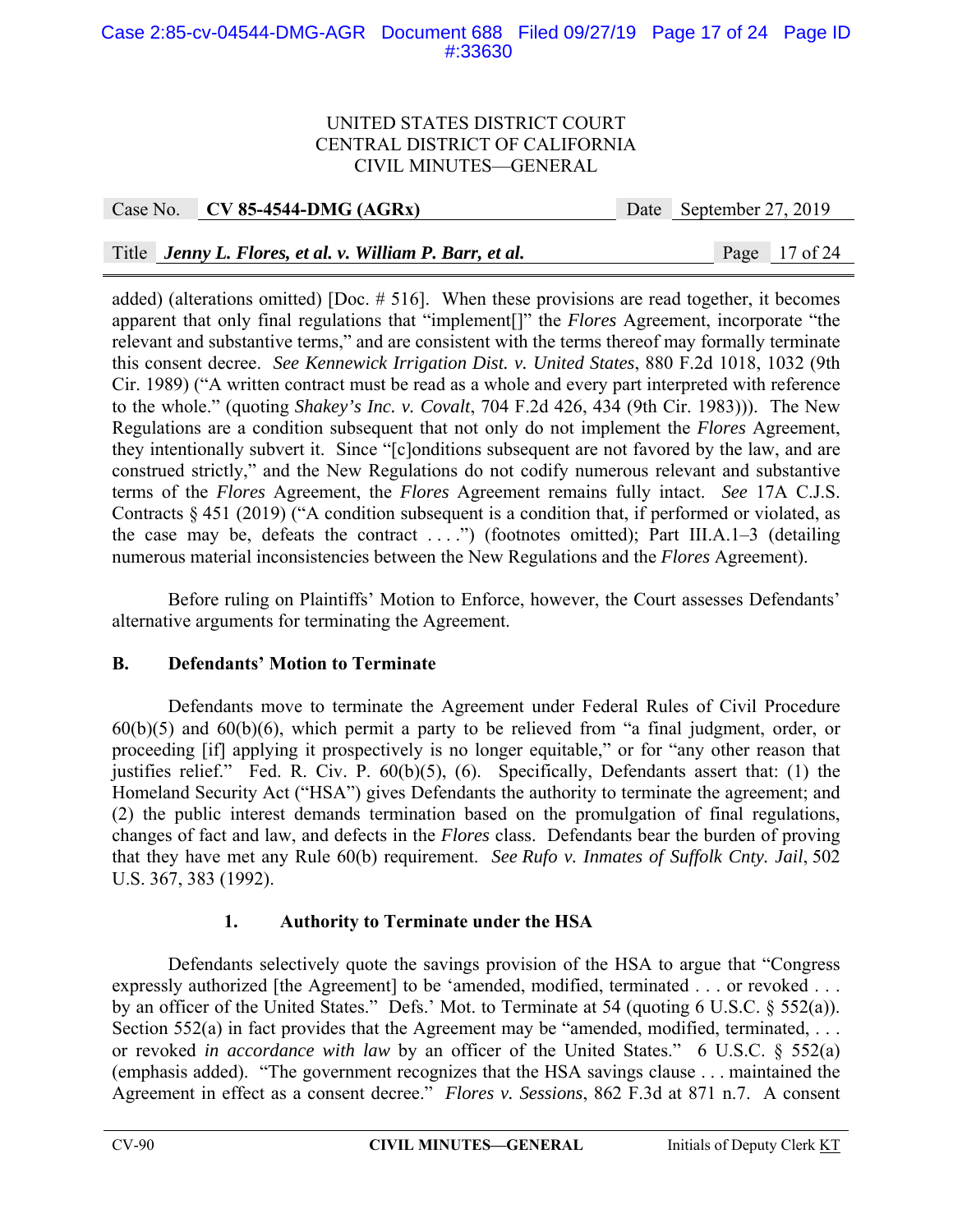|  | Case No. $CV 85-4544-DMG (AGRx)$                         |  | Date September 27, 2019 |                 |
|--|----------------------------------------------------------|--|-------------------------|-----------------|
|  |                                                          |  |                         |                 |
|  | Title Jenny L. Flores, et al. v. William P. Barr, et al. |  |                         | Page $18$ of 24 |

decree imposes legal obligations upon a party to that decree. *See Local No. 93, Int'l Ass'n of Firefighters, AFL-CIO C.L.C. v. City of Cleveland*, 478 U.S. 501, 523 (1986). Because termination of the Agreement must be "in accordance with law"—in other words, in accordance with the contractual terms of the Agreement itself—the "government remains bound by its bargain in the *Flores* Settlement" and cannot unilaterally terminate the settlement. *Flores v. Sessions*, 862 F.3d at 879.

# **2. Termination in the Public Interest**

Defendants also fail to carry their burden to show that continued application of the Agreement is neither equitable nor in the public interest due to "a significant change in circumstances." *Flores v. Lynch*, 828 F.3d 898, 909 (9th Cir. 2016) (quoting *Rufo*, 502 U.S. at 383).

As the Ninth Circuit articulated, "[w]hen the basis for modification is a change in law, the moving party must establish that the provision it seeks to modify has become '*impermissible*.'" *Id.* at 909–10 (quoting *Rufo*, 502 U.S. at 383) (emphasis added). In order to prevail, Defendants must show that, due to a change in law, their compliance with the law "would directly conflict with the *Flores* Agreement and convert it into an "*instrument of wrong*." *Flores v. Sessions*, 862 F.3d at 874 (quoting *Sys. Fed. No. 91 Ry. Emps. Dep't v. Wright*, 364 U.S. 642, 647 (1961) (emphasis added); *cf. City of Duluth v. Fond du Lac Band of Lake Superior Chippewa*, 702 F.3d 1147, 1153–54 (8th Cir. 2013) (modifying a consent decree when a change in relevant law made "illegal what the earlier consent decree was designed to enforce").

Defendants assert that the promulgation of the New Regulations renders termination of the *Flores* Agreement in the public interest. *See* Defs.' Mot. at 66. Defendants exhort the Court to focus on "whether, as a result of the important changes during the intervening years, [Defendant] was fulfilling its obligations under the [Agreement] by other means." Defs.' Mot. at 56 (quoting *Horne v. Flores*, 577 U.S. 433, 439 (2009)) (alterations added). A "critical question in this Rule 60(b)(5) inquiry is whether the objective of the [Agreement] has been achieved. If a durable remedy has been implemented, continued enforcement of the order is not only unnecessary, but improper." *Horne*, 577 U.S. at 450 (internal citation omitted).

For the reasons discussed *supra*, the Court cannot find that Defendants have fulfilled their obligations under the Agreement via the New Regulations or that the objective of the Agreement has been achieved. Given the myriad relevant and substantive differences between the Agreement and the New Regulations' requirements, Defendants have "substantially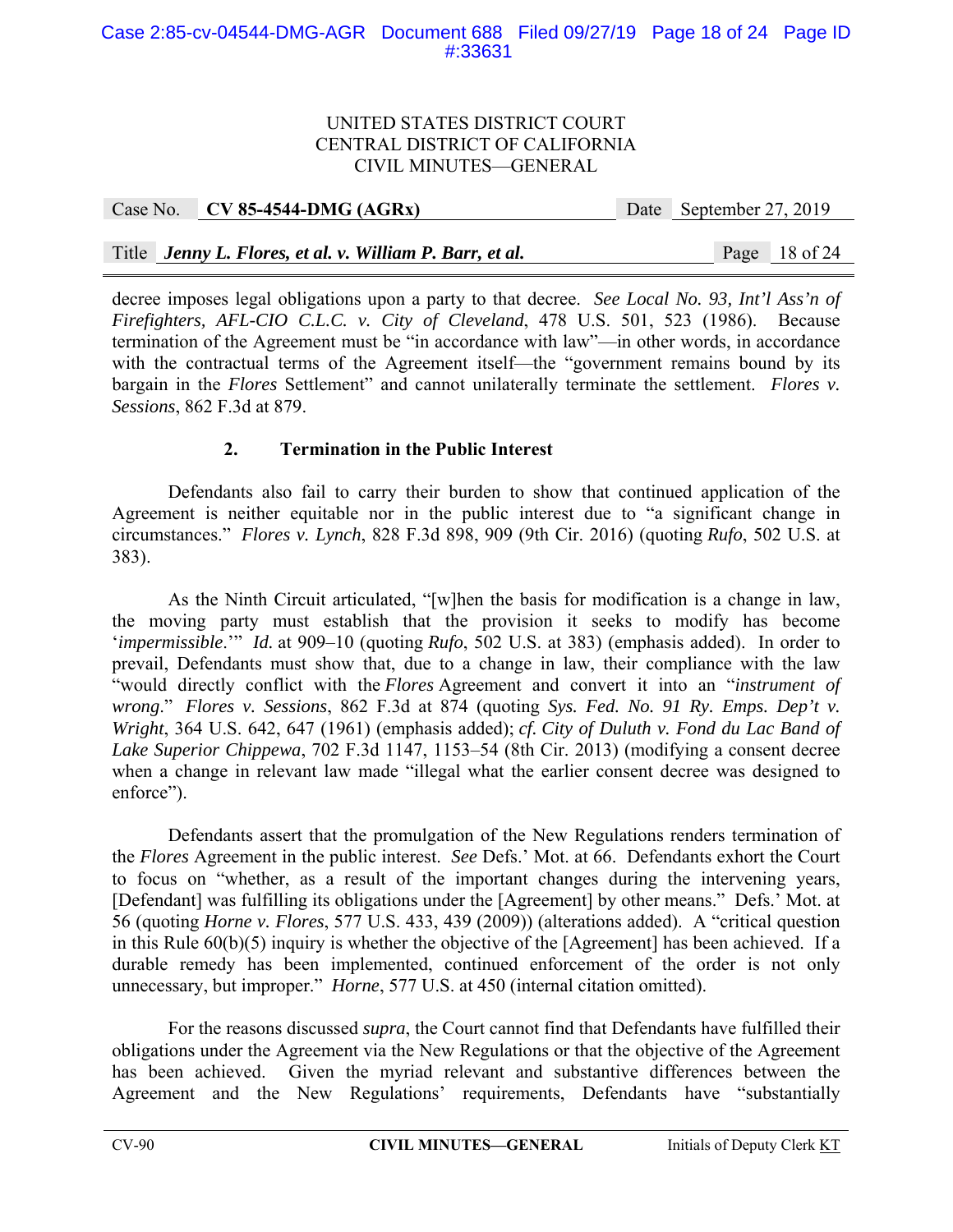#### Case 2:85-cv-04544-DMG-AGR Document 688 Filed 09/27/19 Page 19 of 24 Page ID #:33632

#### UNITED STATES DISTRICT COURT CENTRAL DISTRICT OF CALIFORNIA CIVIL MINUTES—GENERAL

| Case No. CV 85-4544-DMG (AGRx)                           |  | Date September 27, 2019 |                 |
|----------------------------------------------------------|--|-------------------------|-----------------|
|                                                          |  |                         |                 |
| Title Jenny L. Flores, et al. v. William P. Barr, et al. |  |                         | Page $19$ of 24 |

... defeat [ed] the object which the parties intend to accomplish," not substantially complied. *Jeff D.*, 643 F.3d at 283–84 (quoting *Wells Benz*, 333 F.2d at 92). The New Regulations' deficiencies and other ongoing litigation in this case, more than 20 years after the Agreement was executed, evidence Defendants' lack of substantial compliance.

Defendants' remaining arguments regarding changes in law and fact constitute yet another in a long line of not so thinly-veiled motions for reconsideration of prior Orders rejecting similar arguments. *See also* Order re Response to Order to Show Cause at 2 [Doc. # 189]; Order Denying Defs.' *Ex Parte* Application at 1–2 [Doc. # 455].

The argument that the TVPRA and HSA grant HHS an exclusive custodial role over unaccompanied minors is no more availing now than in its prior iterations. *See Flores v. Sessions*, 862 F.3d at 876 ("The HSA and TVPRA contain no indication that they are intended to encompass the entire immigration framework for unaccompanied minors, or to shift all related responsibilities to ORR."). The Ninth Circuit and this Court have repeatedly made it clear that the HSA and the TVPRA do not supersede the *Flores* Agreement. *See, e.g.*, *Flores v. Sessions*, 862 F.3d at 881 ("[W]e hold that the statutes have not terminated the *Flores* Settlement's bondhearing requirement for unaccompanied minors."); *Flores v. Lynch*, 828 F.3d at 910 ("[T]here is no reason why that bureaucratic reorganization should prohibit the government from adhering to the Settlement.); Order re Mot. to Enforce at 9 ("[T]he Court concludes that the TVPRA did not supersede the placement and suitability provisions of the *Flores* Agreement because the two can be easily reconciled and Congress did not explicitly abrogate Class Members' rights under the Agreement.") [Doc. # 470].

Regarding changed factual circumstances, as the Court has previously noted, "[i]n the absence of a showing of changed circumstances that the parties could not have foreseen at the time of their Agreement, it is unnecessary to replow the same familiar territory." Order Denying Defs.' *Ex Parte* Application at 2 (citing *Rufo*, 502 U.S. at 383 ("Ordinarily, . . . modification should not be granted where a party relies upon events that actually were anticipated at the time it entered into a decree. . . . [A] party seeking modification of a consent decree [under Rule  $60(b)(5)$ ] bears the burden of establishing that a significant change in circumstances warrants revision of the decree."); *United States v. Alpine Land & Reservoir Co.*, 984 F.2d 1047, 1049 (9th Cir. 1993) ("[Rule 60(b)(6)] is to be utilized only where extraordinary circumstances prevented a party from taking timely action to prevent or correct an erroneous judgment.")) [Doc. # 455]; *see Reno v. Flores*, 507 U.S. at 295 ( "The parties to the present suit agree that the [INS] must assure itself that someone will care for those minors pending resolution of their deportation proceedings. *That is easily done when the juvenile's parents have also been detained and the family can be released together*.") (emphasis added); *Flores v. Lynch*, 828 F.3d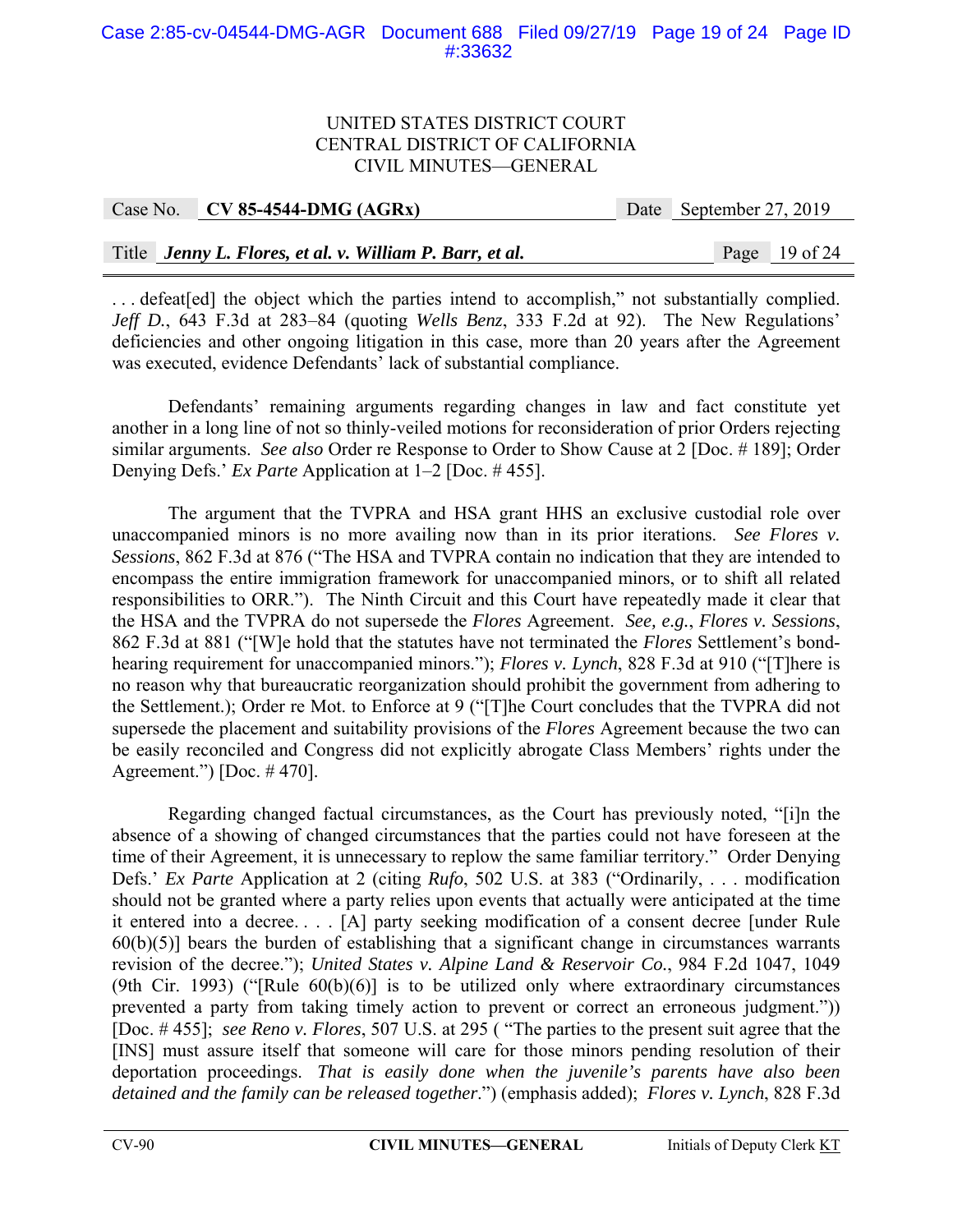#### Case 2:85-cv-04544-DMG-AGR Document 688 Filed 09/27/19 Page 20 of 24 Page ID #:33633

#### UNITED STATES DISTRICT COURT CENTRAL DISTRICT OF CALIFORNIA CIVIL MINUTES—GENERAL

| Case No. CV 85-4544-DMG $(AGRx)$                         | Date September 27, 2019 |                 |
|----------------------------------------------------------|-------------------------|-----------------|
|                                                          |                         |                 |
| Title Jenny L. Flores, et al. v. William P. Barr, et al. |                         | Page $20$ of 24 |

at 910 ("The Settlement expressly anticipated an influx, and provided that, if one occurred, the government would be given more time to release minors or place them in licensed programs.") (citing Settlement at ¶ 12); *id.* at 906–07 ("[T]here is no reason why [the Agreement's] requirements should be any less applicable in a family detention context than in the context of unaccompanied minors.").

Furthermore, Defendants continue to rely on "dubious" and "unconvincing" logic and statistics to support their changed-circumstances argument. Order Denying Defs.' *Ex Parte* Application at 2–3 [Doc. # 455]; Order re Pls.' Mot. to Enforce at 11 [Doc. # 177]; *see* Defs.' Mot. to Terminate at 67. The Court declines to reiterate yet again why an increase in numbers of families detained at the southern border does not justify, much less require, dissolution of the parties' bargained-for agreement to "treat[] all minors in [Defendants'] custody with dignity, respect, and special concern for their particular vulnerability as minors." *Flores* Agreement ¶ 11.

Finally, Defendants argue that the *Flores* class no longer satisfies Rule 23(a), thereby requiring termination of the Agreement in the public interest. Defs.' Mot. at 68. But "the government waived its ability to challenge the class certification when it settled the case and did not timely appeal the final judgment." *Flores v. Lynch*, 828 F.3d at 908. Plaintiffs convincingly respond that at least one "single common issue of law or fact," the question of whether the New Regulations terminate the *Flores* Agreement, satisfies Rule 23(a)(2) for the purposes of the motions at issue. *See* Pls.' Opp. at 31–32 [Doc. # 668]. Defendants have not met their burden to show changed circumstances sufficient to merit reconsideration of class certification or for this argument to weigh towards terminating the Agreement in the public interest.

Courts take a "flexible approach" to modifying consent decrees to "ensure that responsibility for discharging the State's obligations is returned promptly to the State and its officials *when the circumstances warrant*." *Horne*, 577 U.S. at 448 (emphasis added) (internal quotations and citations omitted). But here, the Agreement is "largely the work of [the Government] and the other parties to these suits, not the district court; manifestly, the requirements imposed by the Decree do not represent judicial intrusion into the Agency's affairs to the same extent they would if the Decree were 'a creature of judicial cloth.'" *Citizens for a Better Env't*, 718 F.2d at 1127–28. Given the parties' bargained-for positions in the Agreement, the New Regulations' failure to implement the Agreement, and Defendants' repeatedly unavailing arguments about changes in law and fact, the termination of the Agreement and removal of critical protections promised to minors in DHS and HHS custody are not in the public interest.

\* \* \*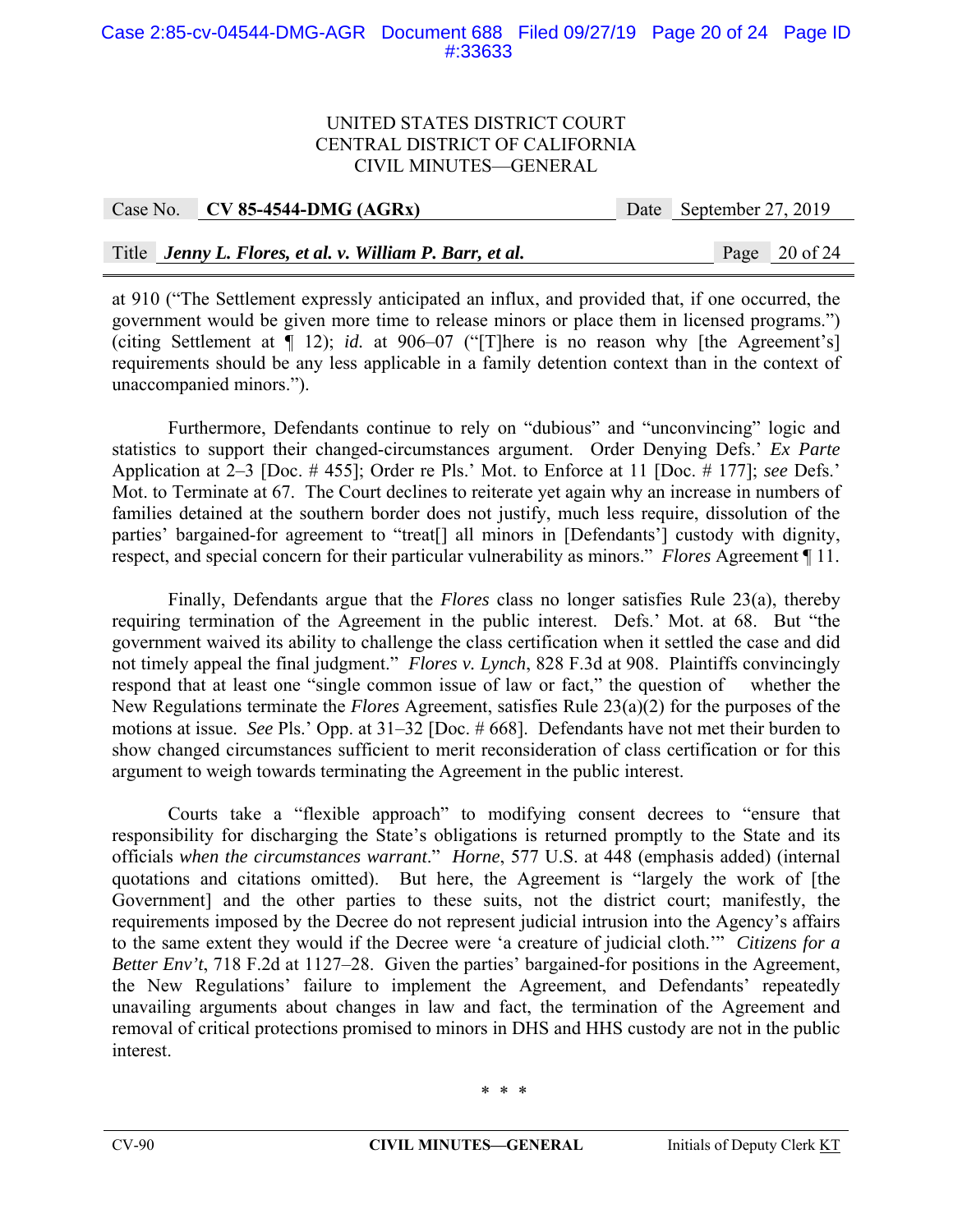#### Case 2:85-cv-04544-DMG-AGR Document 688 Filed 09/27/19 Page 21 of 24 Page ID #:33634

#### UNITED STATES DISTRICT COURT CENTRAL DISTRICT OF CALIFORNIA CIVIL MINUTES—GENERAL

| Case No. CV 85-4544-DMG $(AGRx)$                         | Date September 27, 2019 |                 |
|----------------------------------------------------------|-------------------------|-----------------|
|                                                          |                         |                 |
| Title Jenny L. Flores, et al. v. William P. Barr, et al. |                         | Page $21$ of 24 |

The Court agrees with Defendants that a district court should not be "doomed to some Sisyphean fate, bound forever to enforce and interpret a preexisting decree without occasionally pausing to question whether changing circumstances have rendered the decree unnecessary, outmoded, or even harmful to the public interest." Defs.' Mot. to Terminate at 56–57 (quoting *In re Pearson*, 990 F.2d 653, 658 (1st Cir. 1993)). And the Court is not unsympathetic to the challenges that DHS and HHS employees face in executing our country's immigration policies.

But the evidentiary record before this Court overwhelmingly shows that throughout several presidential administrations, the Agreement has been necessary, relevant, and critical to the public interest in maintaining standards for the detention and release of minors arriving at the United States' borders. Defendants willingly negotiated and bound themselves to these standards for all minors in its custody, and no final regulations or changed circumstances yet merit termination of the *Flores* Agreement. Defendants' Motion to Terminate is therefore **DENIED**.

## **C. Appropriate Relief15**

Although Defendants failed to terminate the *Flores* Agreement, the Court must still determine whether—and, if so, to what extent—the Court may enjoin them from implementing the New Regulations.

As a consent decree, the *Flores* Agreement itself is an injunction. *See Gates v. Shinn*, 98 F.3d 463, 468 (9th Cir. 1996) ("The consent decree is an injunction."); *see also Healey v. Spencer*, 765 F.3d 65, 75 (1st Cir. 2014) ("A consent decree is both a settlement and an injunction."). Because the Agreement remains in effect, the Court retains authority to enforce its terms. *See Flores* Agreement ¶ 37 ("This paragraph provides for the enforcement, in this District Court, of the provisions of this Agreement . . . ."). Paragraph 9 of the Agreement requires Defendants to "publish the relevant and substantive terms of this Agreement as a[n INS] regulation" and states—in mandatory language—that "[t]he final regulations shall not be

<sup>&</sup>lt;sup>15</sup> Defendants make a passing argument that Plaintiffs do not ask for the same relief in their Motion to Enforce regarding Defendants' Proposed Regulations [Doc. # 516] as that requested in their Supplemental Memorandum regarding Defendants' New Regulations [Doc. # 634]. *See* Defs.' Reply at 8 [Doc. # 682]. The Court finds that Plaintiffs have consistently sought a declaration that Defendants' Proposed and New Regulations are inconsistent with the Agreement and requested enforcement of the Agreement. *See* Pls.' Proposed Order at 4 [Doc. # 516-1]; Pls.' Proposed Order at 4 [Doc. # 634-2]. In their opening brief, Plaintiffs sought an injunction under the All Writs Act, 28 U.S.C. section 1651, against the Proposed Regulations or their "material equivalent." [Doc. # 516-1.] Defendants are therefore on notice as to the nature of the requested relief.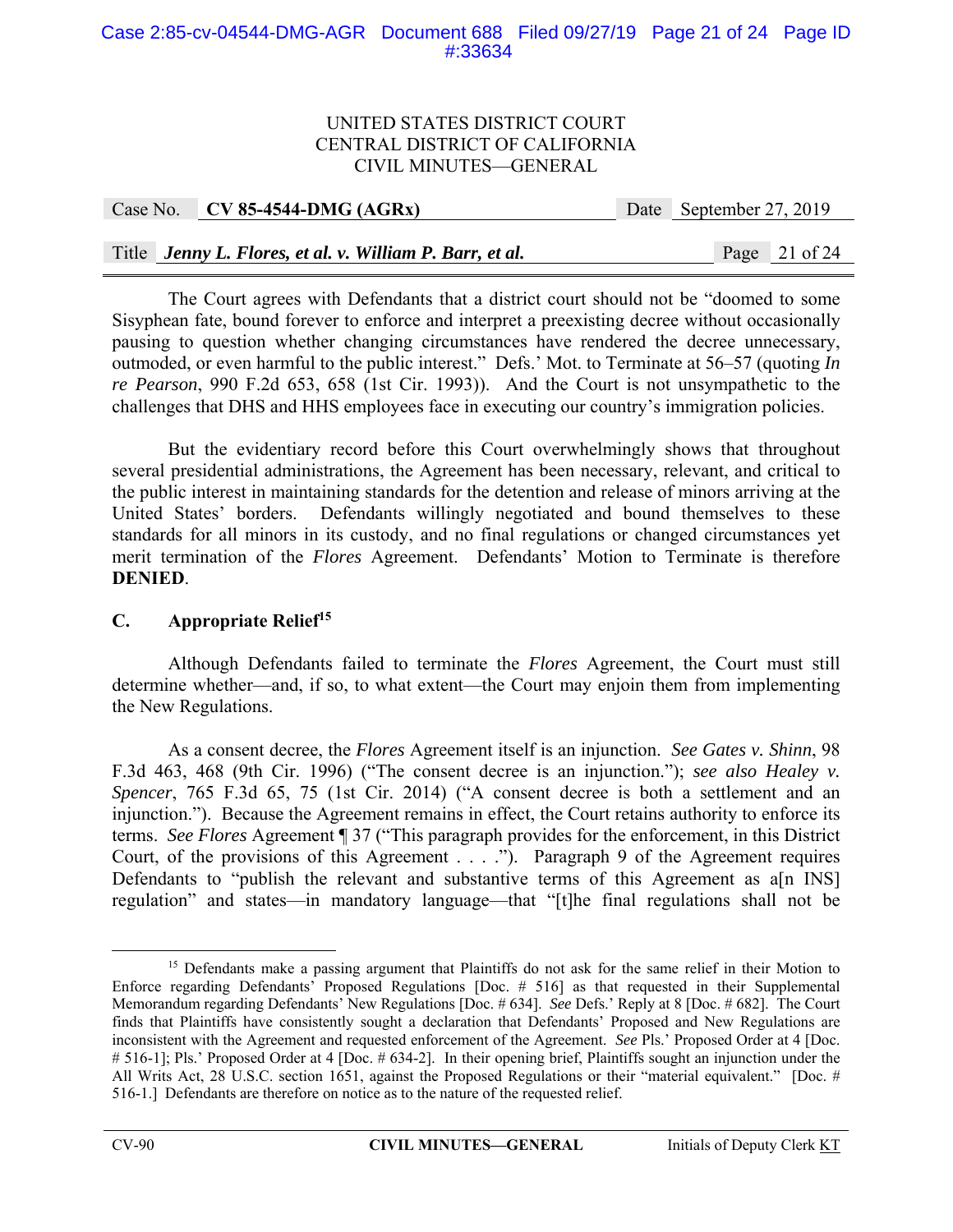#### Case 2:85-cv-04544-DMG-AGR Document 688 Filed 09/27/19 Page 22 of 24 Page ID #:33635

#### UNITED STATES DISTRICT COURT CENTRAL DISTRICT OF CALIFORNIA CIVIL MINUTES—GENERAL

|  | Case No. $\vert$ CV 85-4544-DMG (AGRx)                   | Date September 27, 2019 |                 |
|--|----------------------------------------------------------|-------------------------|-----------------|
|  |                                                          |                         |                 |
|  | Title Jenny L. Flores, et al. v. William P. Barr, et al. |                         | Page $22$ of 24 |

inconsistent with the terms of this Agreement." *Id.* at ¶ 9. The Agreement, by its own terms, therefore enjoins implementation of the inconsistent New Regulations.

Moreover, the All Writs Act, 28 U.S.C. section 1651, authorizes the Court "to issue such commands . . . as may be necessary or appropriate to effectuate and prevent the frustration of orders it has previously issued in its exercise of jurisdiction otherwise obtained." *United States v. New York Tel. Co.*, 434 U.S. 159, 172 (1977). "Powers under [the Act] should be broadly construed," *Hamilton v. Nakai*, 453 F.2d 152, 157 (9th Cir. 1971), and a "consent judgment [is] a sufficient basis for invoking the All Writs Act," *United States v. City of Detroit*, 329 F.3d 515, 523 (6th Cir. 2003).16 Here, the Court finds that to effectuate its orders enforcing the *Flores* Agreement and "to protect the settlement agreement," an injunction against the Final Regulations as a whole is warranted. *Sandpiper Vill. Condo. Ass'n., Inc. v. Louisiana-Pac. Corp.*, 428 F.3d 831, 841 (9th Cir. 2005).

 Defendants' attempt to sever the Final Regulations into valid and invalid portions is unavailing. Aware of the substantial probability that the New Regulations would be declared invalid by this Court, Defendants elected to include the following *pro forma* severability clause in the preamble to the final rule:

To the extent that any portion of this final rule is declared invalid by a court, the Departments [of Homeland Security and Health and Human Services] intend for all other parts of the final rule that are capable of operating in the absence of the specific portion that has been invalidated to remain in effect. Thus, even if a court decision invalidating a portion of this final rule results in a partial reversion to the current regulations or to the statutory language itself, the Departments intend that the result of the final rule continue to operate, if at all possible in tandem with the reverted provisions.

*See* 84 Fed. Reg. at 44,408. But this "severability clause is an aid merely; not an inexorable command." *See Whole Women's Health v. Hellerstedt*, 136 S. Ct. 2292, 2319 (2016) (internal

<sup>&</sup>lt;sup>16</sup> The Ninth Circuit does not appear to require courts to examine the traditional requirements for obtaining injunctive relief in order to issue such relief under the All Writs Act. *See, e.g.*, *California v. M&P Investments*, 46 F. App'x 876, 878 (9th Cir. 2002) (upholding stay entered under All Writs Act that enjoined enforcement of a municipal regulation that contravened the court's jurisdiction); *see also Klay v. United Healthgroup, Inc.*, 376 F.3d 1092, 1100 (11th Cir. 2004) ("[W]hile a party must 'state a claim' to obtain a 'traditional' injunction, there is no such requirement to obtain an All Writs Act injunction—it must simply point to some ongoing proceeding, or some past order or judgment, the integrity of which is being threatened by someone else's action or behavior."). *But see In re Jimmy John's Overtime Litig.*, 877 F.3d 756, 770 n.11 (7th Cir. 2017) (applying traditional equitable factors to an injunction entered under the All Writs Act and describing the circuit split on the issue).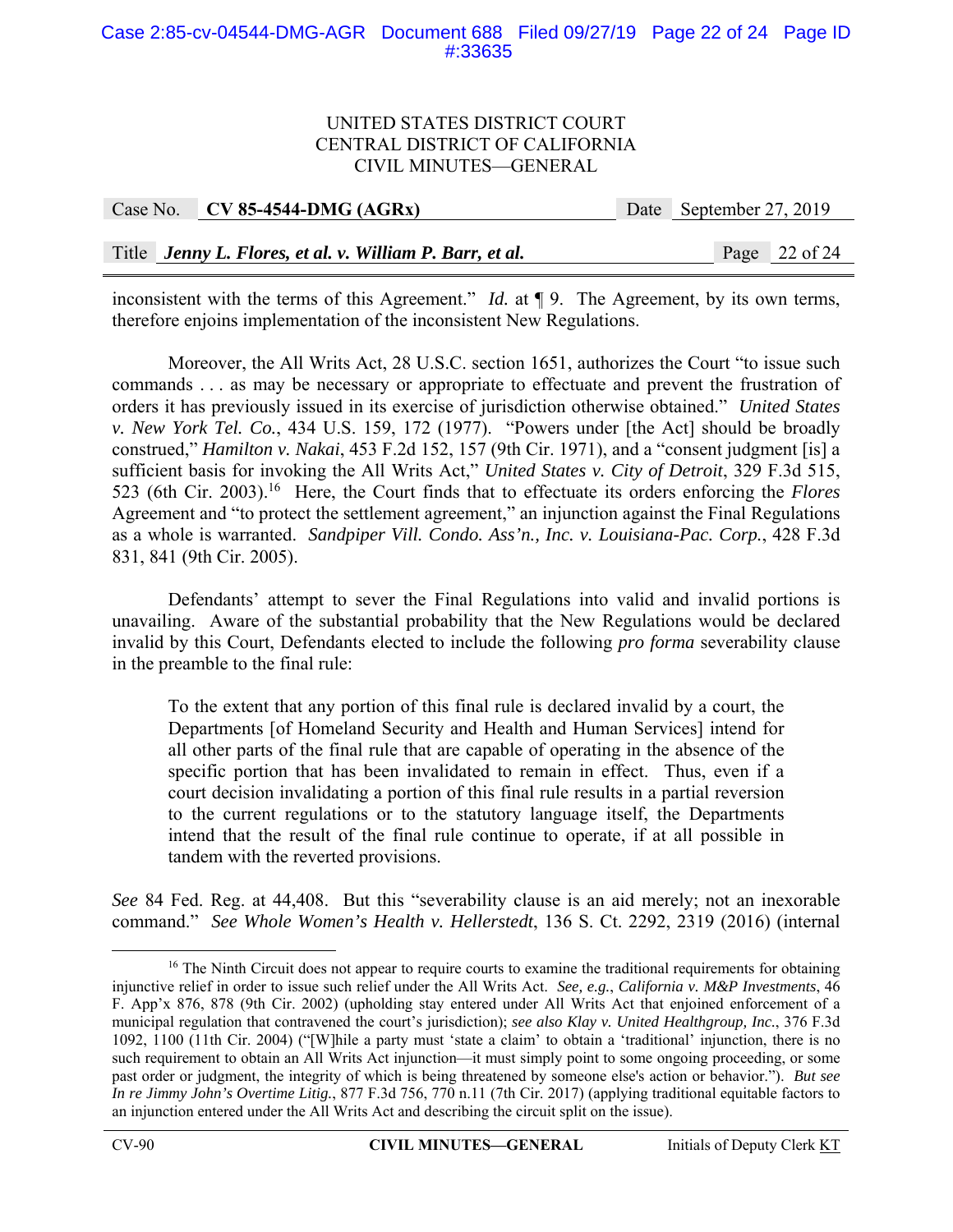#### Case 2:85-cv-04544-DMG-AGR Document 688 Filed 09/27/19 Page 23 of 24 Page ID #:33636

#### UNITED STATES DISTRICT COURT CENTRAL DISTRICT OF CALIFORNIA CIVIL MINUTES—GENERAL

Case No. **CV 85-4544-DMG (AGRx)** Date September 27, 2019

#### Title *Jenny L. Flores, et al. v. William P. Barr, et al.* Page 23 of 24

quotation marks omitted) (quoting *Reno v. Am. Civil Liberties Union*, 521 U.S. 844, 884–85 n.49 (1997)). "Whether the offending portion of a regulation is severable depends upon the intent of the agency *and* upon whether the remainder of the regulation could function sensibly without the stricken provision." *MD/DC/DE Broadcasters Ass'n v. FCC*, 236 F.3d 13, 22 (D.C. Cir. 2001) (citing *K-Mart Corp. v. Cartier, Inc.*, 486 U.S. 281, 294 (1988)).

Based on Defendants' stated intent in implementing the New Regulations, the "offending portion[s]" of the New Regulations cannot be severed from the whole. *Id.* For one, the New Regulations have utterly failed to achieve their "principal purpose of . . . terminating the [*Flores* Agreement]." 84 Fed. Reg. at 44,407; *see supra*, Part II.B.2. Moreover, in addition to the discrepancies already discussed herein, Plaintiffs provide a non-exhaustive list of 26 areas in which the New Regulations materially differ from the provisions of the Agreement, including their respective protections for special needs minors, criteria for suitability assessments for potential custodians, and data collection for monitoring Defendants' supposed compliance with the protections at issue. *See* Pls.' Supplemental Mem., Ex. A at 28–46 [Doc. # 634]. Finally, despite the Ninth Circuit's conclusion that "the Settlement unambiguously applies both to accompanied and unaccompanied minors," *Flores v. Lynch*, 828 F.3d at 901, the New Regulations insist that the Agreement does not govern the treatment of accompanied minors. *See* 84 Fed. Reg. at 44,393.

A court may not sever part of a final rule if doing so would "undercut the whole structure of the rule"—*e.g.*, by "severely distort[ing] the . . . program" at issue and "produc[ing] a rule strikingly different from any the [agency] has ever considered or promulgated." *See MD/DC/DE*, 236 F.3d at 22–23; *cf. Hellerstedt*, 136 S. Ct. at 2319 ("A severability clause is not grounds for a court to 'devise a judicial remedy that . . . entail[s] quintessentially legislative work.'" (quoting *Ayotte v. Planned Parenthood of N. New Eng.*, 546 U.S. 320, 329 (2006))). DHS's and HHS's inability to achieve a principal objective of the New Regulations (*i.e.*, termination of the *Flores* Agreement), their failure to validly effect "key" regulatory changes, and their publication of rules that are inconsistent with material clauses of the *Flores* Agreement collectively demonstrate that if any aspect of the New Regulations survives Plaintiffs' challenges, those provisions would be "strikingly different from any" the Departments had considered or promulgated. *See MD/DC/DE*, 236 F.3d at 23. It would be untenable to require DHS and HHS employees to parse through pieces of regulations disembodied from their animating purpose. Therefore, pursuant to the *Flores* Agreement's terms and the Court's authority under the All Writs Act to achieve "the rational ends of law," this Court enjoins Defendants from implementing any and all provisions of the New Regulations. *See New York Tel.*, 434 U.S. at 172 (citations and internal quotation marks omitted). Plaintiffs' Motion to